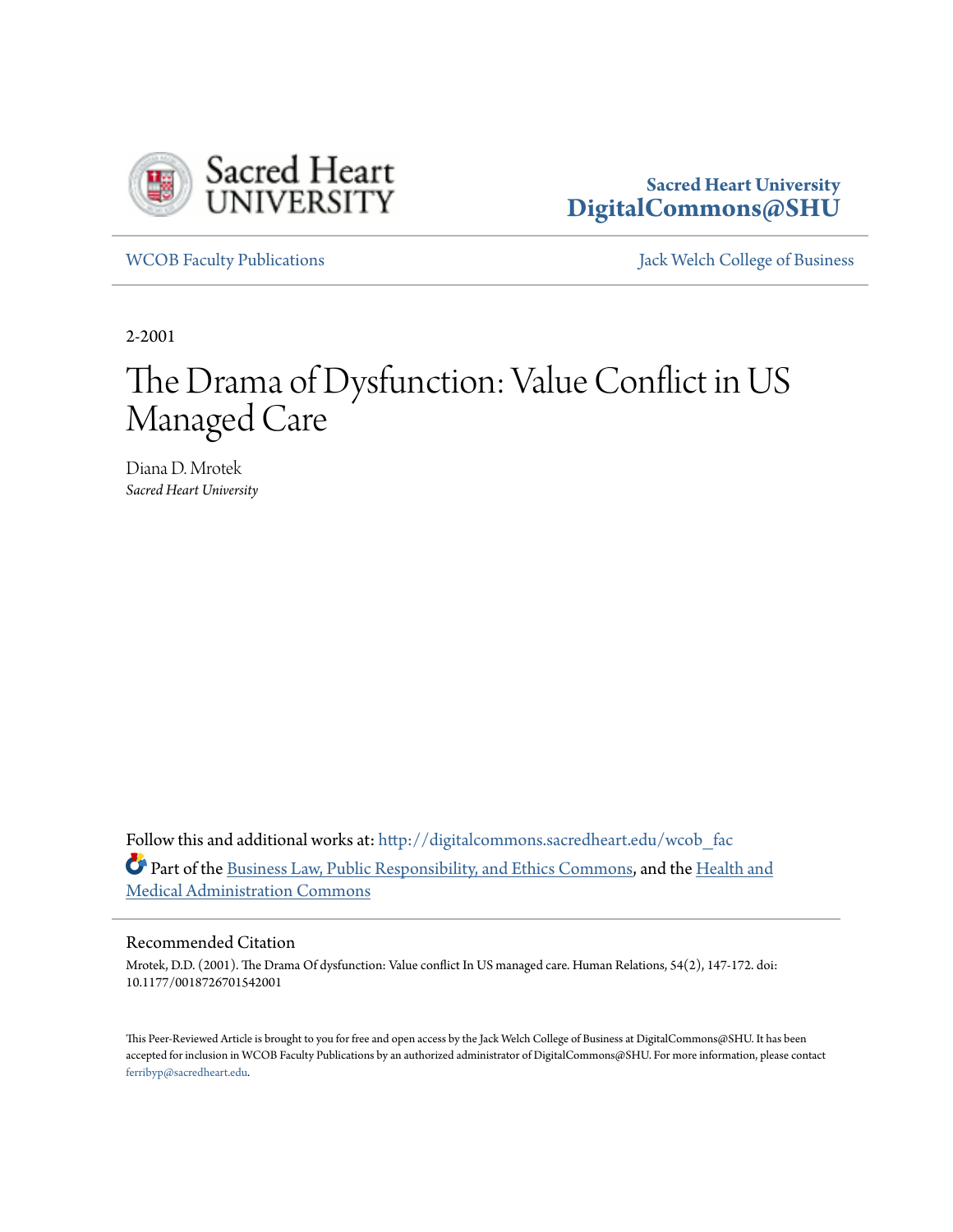Abstract: The transformation of the American health care environment from retrospective fee-forservice to managed care has been both rapid and chaotic. This period of change has been infected by value conflict, evoking unconscious processes in system participants as they have attempted to cope with personally threatening situations. This article attempts to elucidate this process by presenting an account of events and accompanying value conflict as it occurred overtime. It also includes a systems analysis of the rapidly changing mosaic of unconscious processes that resulted from the divergent values held by the public and health care professionals, using various organization behavior theories. Examples of the types of theory used are jungian archetypes, scapegoating and mutual negative stereotyping, the Karpman Drama Triangle, and Wells' 'group-as-mother' analogue.

The purpose of this article is to explore the evolution of the health care ethical environment using psychoanalytic group theory and other relevant theories. Due to the rapid and chaotic transformation of the health care environment from a fee-for-service system to a managed care system, the health care environment has been characterized by extraordinary value conflict, resulting in systems imbalance. On a conscious level, this value conflict is experienced by some as fear and anxiety about receiving needed care, disrupted relationships with caregivers and anger and frustration with the health care system. I will hypothesize that this high anxiety, frustration and disillusionment has animated a changing mosaic of unconscious processes for many in the health care system. Unconscious processes that may have been evoked are scapegoating and blaming, mutual negative stereotyping, and archetypes, such as Hero and Villain, Mother and Father, the Child, the Group, the Wise Old Man and 'Magna Mater', or Wise Old Woman, and the Self. Finally, the Drama Triangle will be used to illustrate the changing nature of unconscious, collusive roles over time in what I suggest has been a dysfunctional system ever since the beginning of the transformation process.

Curtin has asserted that the moral crisis in health care today is more about 'value dis-integration than economic dis-array' (1996: 71). To set the scene for this drama, it is necessary to understand events as they have unfolded and to elucidate the relevant values inherent in American culture as they pertain to these changes in the health care system. The primary focus in this systems analysis is on interpersonal and intrapersonal value conflict around the increasing business orientation and its practices (i.e. health care rationing, payment plans, restriction of choice, care of indigent populations, quality of care questions, among others) and its consequences. This business orientation is odious to most Americans since health care has always been considered to be in a special category. At the very least, states Dr Jamal Modir, a Surgeon at Good Samaritan for 23 years, 'There is an area beyond which no medicine ought to be jeopardized by business" (Ginsberg, 1996: 20). It is of interest, but predictable, that this sensitivity to the use of market language for health care is also shared by Germany and England (Iglehart, 1998). Sensitivity to the commercialization of health care is probably a universal issue, in that it is associated with quality of care, which is essentially a life/death issue.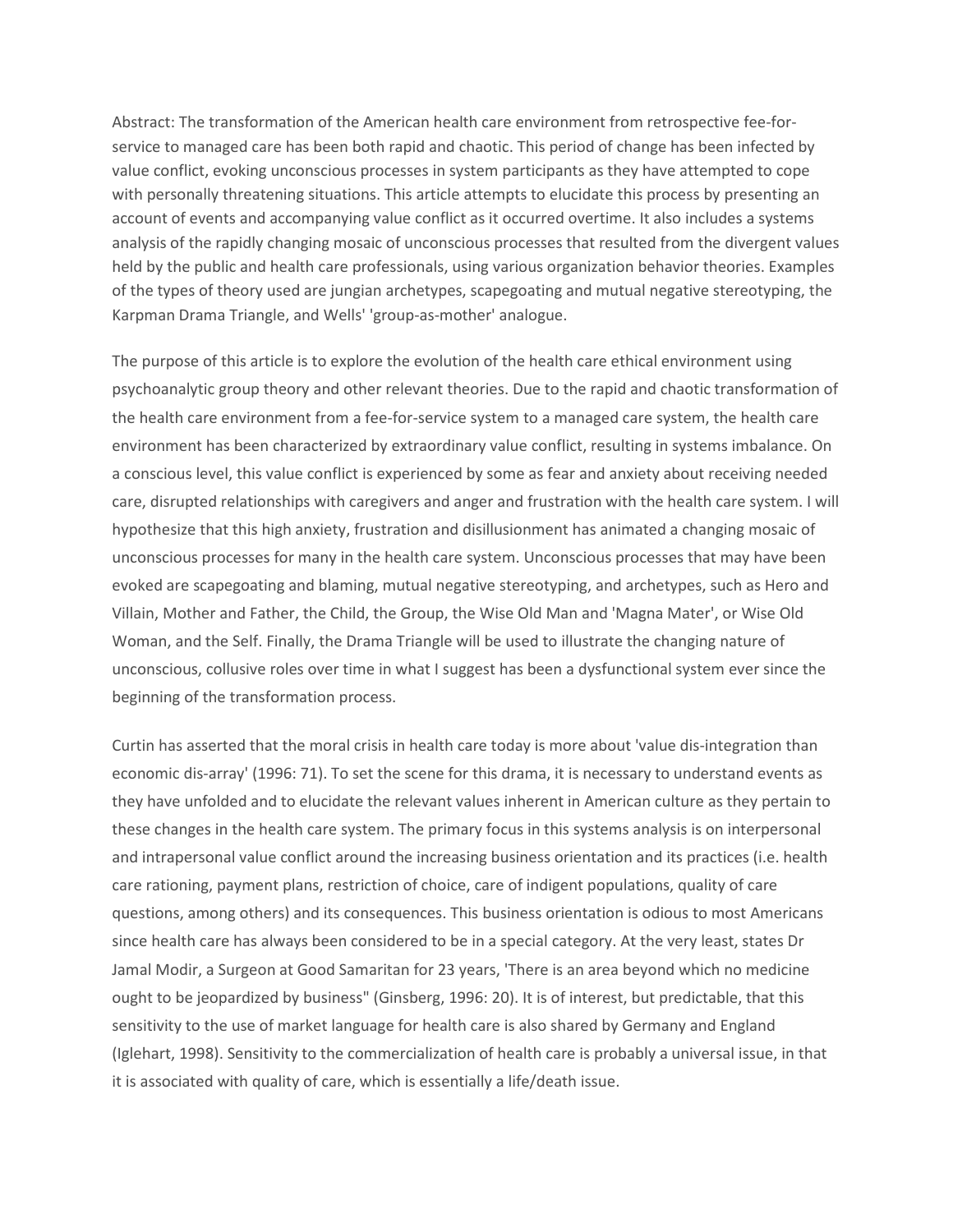#### Theory to be used in this analysis

The propensity of groups in systems to develop specialized roles in order to survive and accomplish their goals is well established (Barker, 1997; Bowles, 1997; Horwitz, 1985; Main, 1985; Reinhardt, 1998; Schine, 1989; Smith, 1983; Wells, 1985). This process is explained in Wells' article (1985) in which a 'group gestalt and mentality' is formed, resulting in 'role differentiation, role suction, and the prevailing quality of group relations and culture' (Wells, 1985: 116). Of the numerous and varied roles that are unconsciously projected onto and introjected by members of the group are Hero and Villain, Mother and Father, Peacemaker and Troublemaker. These roles (as are all roles) in group process are assigned by the group or system of groups through the process of role suction, are unconscious and are seen as necessary to group survival.

They are based on Jungian archetypes and on role theory in groups as discussed by Wells (1985) and others. As Jung discussed, archetypes are bipolar, as are some roles. A positive Hero is one who may revitalize an organization by articulating a new vision or even by instigating a rebellion against, within or with another group. A negative expression of the Hero, the Anti-Hero, is often an egocentric leader who introjects the heroic projections of others who realize too late that a monster has been created (for example, Hitler, Stalin) (Bowles, 1997). Because of the Hero's high visibility, this role has high valency to become the scapegoat. This can come about when the old Hero, the king, gradually becomes the symbol of the established order. A new generation, stirred by longings to be free themselves from the restraints of the old order, find a spokesperson in a new Hero to express their longings. Eventually the old king and the Hero do battle, and the Hero emerges to free the members of the new generation from their oppression and create a new order of their own. This is a cyclical pattern, based on archetypical patterns of life, and is just as predictable as the seasons of the year (Hardmg, 1965).

The Villain also has a propensity to become the scapegoat due to high visibility. The negative Villain introjects the evil or bad that the group members unconsciously and collusively project onto him, having the possibility to be thrown out of the group as anxiety grows in a dysfunctional group or system. The positive Villain, scapegoat-in-training, introjects the tendency to speak the unpopular, often dangerous, truth. If the Villain is not silenced or thrown out of the group, that person has the possibility of saving the group from impending disaster.

Jungian archetypes are the 'not-I' of the unconscious, as distinguished from the T of the conscious world. They manifest themselves in images or in myths that follow a definite pattern having a consecutive story or outcome. According to Harding, 'The contents of the collective unconscious move and act and live deep within us, but we perceive them only dimly and usually in distorted guise, as they glide across the screen of the world about us' (1965: 135). If we remain unconscious in relation to it, 'We are then at its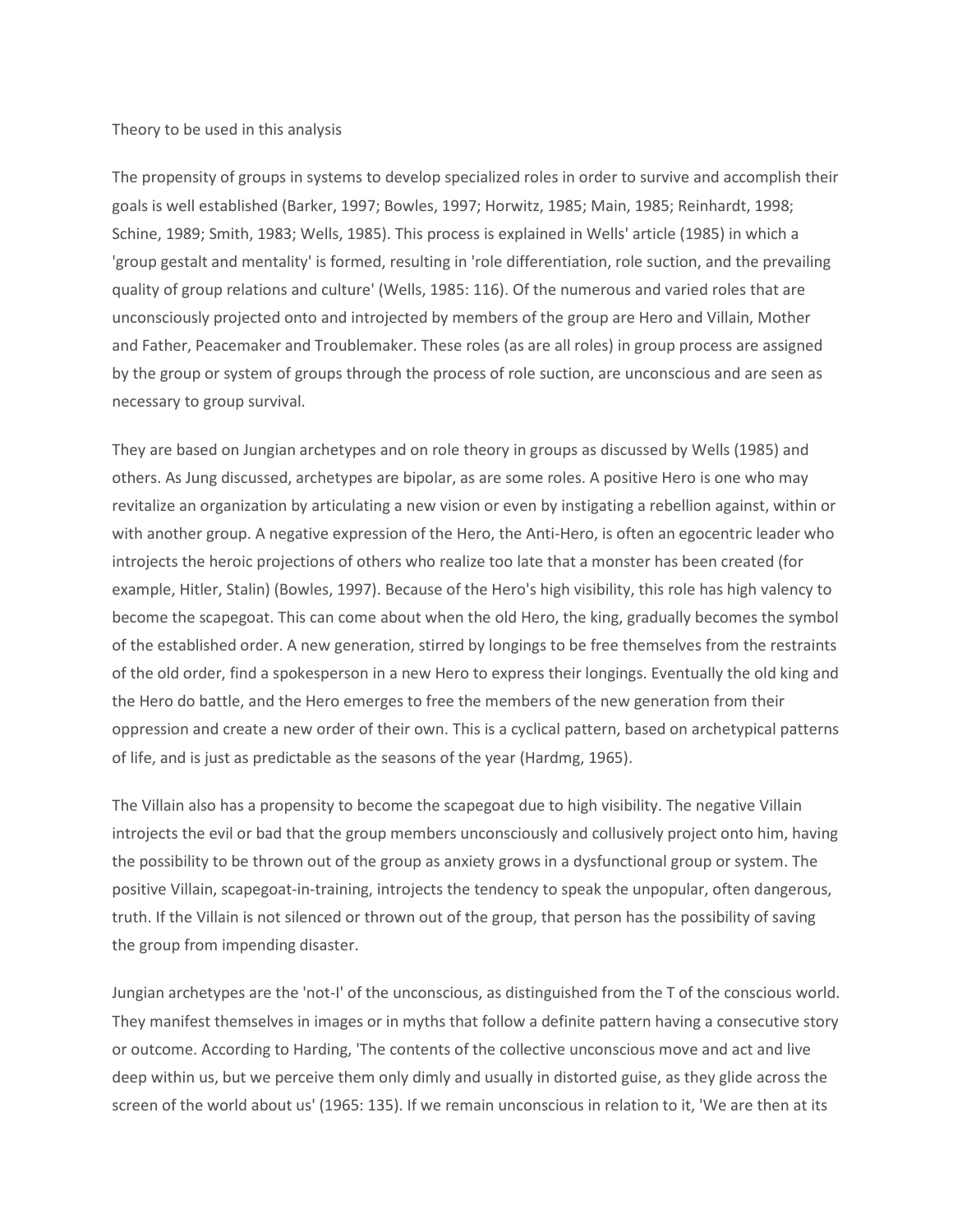mercy, mere puppets of unseen and unrecognized forces', and thus, conscious thought is impossible (1965: 132).

Mother and Father archetypes also have good and bad sides. The positive Mother, or the Good Mother, gives life, protects and nurtures; the negative Mother is the terrible destructive Witch Mother. The combination of these two, the Great Mother, is indeed, a powerful, often frightening figure (Bayes & Newton, 1985). This archetype influences not only the child but the adult, as well. Wells uses the Mother archetype to create the 'group-asmother' analogue that explains the primitive conflict between fear of abandonment versus the wish to be independent, on the one hand, and the fear of engulfment versus the wish to bond with mother, on the other (Wells, 1985). The Father archetype also has two sides: the strong, powerful, authoritative Father who possesses strong willpower, and the fierce, overpowering, destructive Father. The influence of this archetype is second only to the Mother archetype.

Jung also spoke a great deal about religion and its vital function in helping man understand the mysteries of life and death - the gradual loss of religio, or whatever name man gives to 'such factors in his world that he has found powerful, dangerous, or helpful enough to be taken into careful consideration . . . and meaningful enough to be devoutly worshipped and loved' (Whitmont, 1969: 82). He said that there is a 'growing impoverishment of symbols of life and death', that help us understand the continuity of life and death (Jung, 1970: 347-50). 'The negation of life's fulfillment is synonymous with the refusal to accept its ending. Both mean not wanting to live, and not wanting to live is identical with not wanting to die. Waxing and waning make one curve.' (Jung, 1970: 323). This loss of understanding has occurred, according to Jung, with the growth of Protestantism that man 'having pulled down so many walls carefully erected by the church, immediately began to experience the disintegrating and schismatic effect of individual revelation . . . ritual lost its authority, man had to face his inner experience without the protection and guidance of dogma and ritual . . .' (Jung, 1959: 486). And so, said jung, man lost his connection to the Archetypical Self, the 'predestined wholeness' of an individual life which seeks fulfillment. The symbolism of the Self, ' expressing as it does an unknown, superordinated, directive and encompassing entity ... is indistinguishable from the symbolism of the godhead' (Whitmont, 1969: 218-22).

The Child and the Group Archetypes will also be used in this analysis, as well as the Wise Old Man and Magna Mater, or Wise Old Woman. First, the Child, like so many archetypical images is paradoxical. This archetype is related to the wholeness of life, in that the ' "child" symbolizes the pre-conscious and postconscious essence of man. His pre-conscious essence is the unconscious state of earliest childhood; his post-conscious essence is an anticipation by analogy of life after death. In this idea the all embracing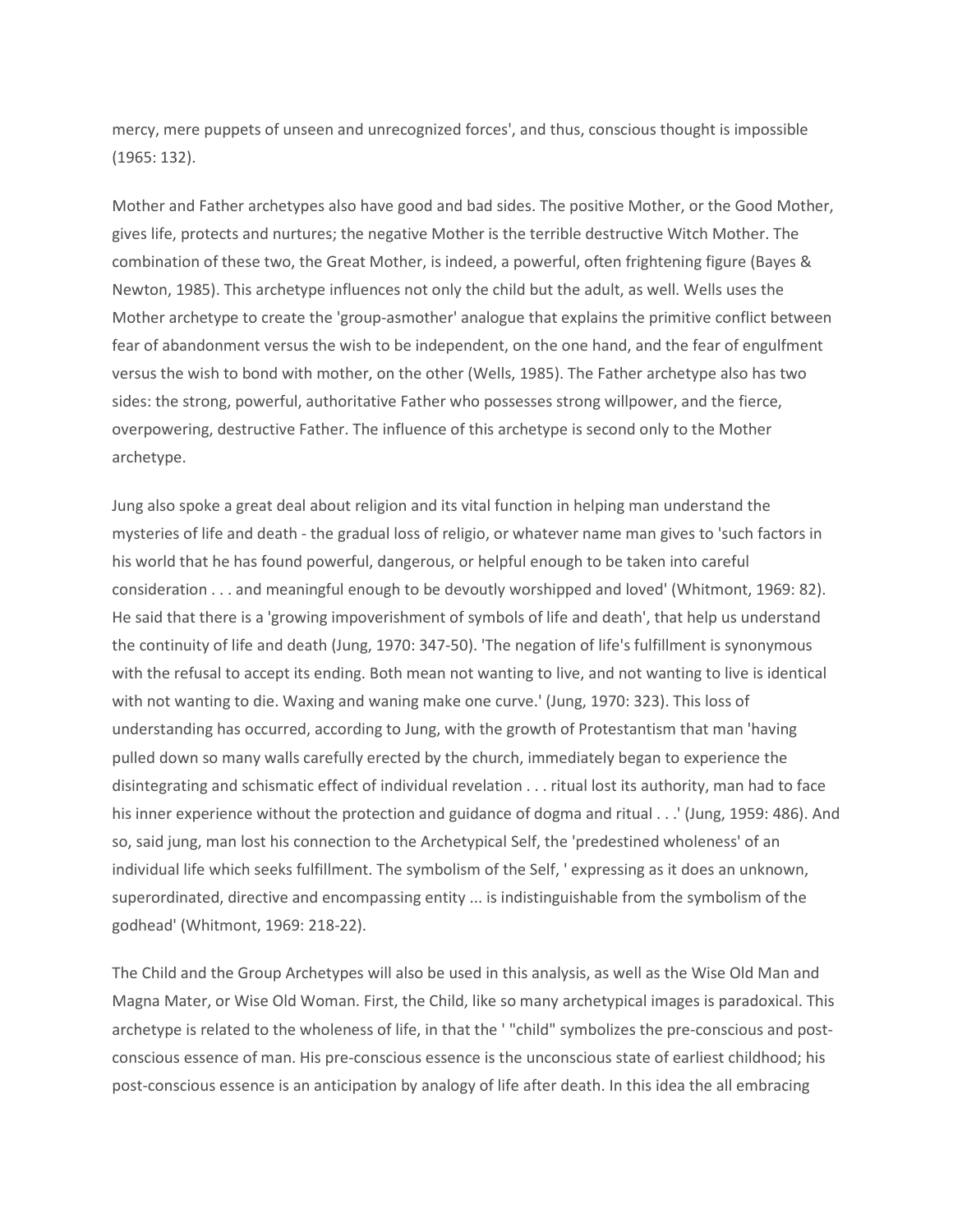nature of psychic wholeness is expressed' (Harding, 1965: 168). So the 'Child can mean regression to childishness ... it can also represent a new beginning, the birth of a psychic value with a potentiality for growth and development that the ego-personality has lost' (Harding, 1965: 169).

The Group archetype represents union and cooperation that occurs when the weak join forces to add strength to fight the regressive pull backward to childhood, mother love and the rule of father. During adolescence, father assisted in the struggle to free the individual from mother rule. But eventually the rule of father, which represents the established order, stands in the way of an individual's creative energy. The existence of a group presupposes that a leader will emerge, not necessarily a conscious process, and this individual will be one who best articulates and expresses the needs and emotions of the group. The father is thus overthrown, representing current rules and conventions, and the group gives into the 'impulses that surge from the darkest depths of the unconscious'. The leader expresses the unrealized longings of the group, which can either be destructive (Hitler), or redemptive (the Messiah) (Harding, 1965).

The Wise Old Man, thought by McLynn (1996), to be the most common archetype of the spirit, also has two sides. Its positive image is the ancient sage, such as Merlin, and its negative side is the Evil Wizard. If one identifies with this archetype, there is a danger of ' "psychic inflation" . . . thus producing delusions of grandeur and psychosis (1996: 305). Although the Wise Old Man can appear to a woman, it is much more common for her to experience the Wise Old Woman or Magna Mater, who can also occasionally appear to men. The positive side of the archetype is the Goddess, saint, or female ancestor; the negative side appears as a witch or dragon (McLynn, 1996:305).

The literature on scapegoating in groups, organizations and between organizations is also extensive: it includes Bailey (1997), Brown (1978), Morgan (1986), Reinhardt (1998), Smith (1983), Wells (1985) and Wilson (1993). Scapegoating is very destructive in groups and organizations because, when the scapegoat is cast from the group, there may initially be a feeling of temporary relief, often followed by chaos and fear (who will be next?), destroying careers and, in the end, accomplishing nothing of value. It is suspect any time an unhealthy organization rids itself of (i.e. fires, banishes to the outer edges of the organization, etc.) an individual or group, officially or unofficially blaming that individual or group for its problems.

Brown extends the notion of stereotyping to what he refers to as 'mutual negative stereotyping', or 'we', as good, 'they', as bad (Brown, 1978: 161-80). Mutual negative stereotyping, like stereotyping, harks back to the primordial 'group-as-mother' analog (Wells, 1985). This, Brown says, can occur between groups of equal power when there is decreased awareness of similarities and interdependence and an increased emphasis on differences and conflicts. It is also possible between groups of unequal power. As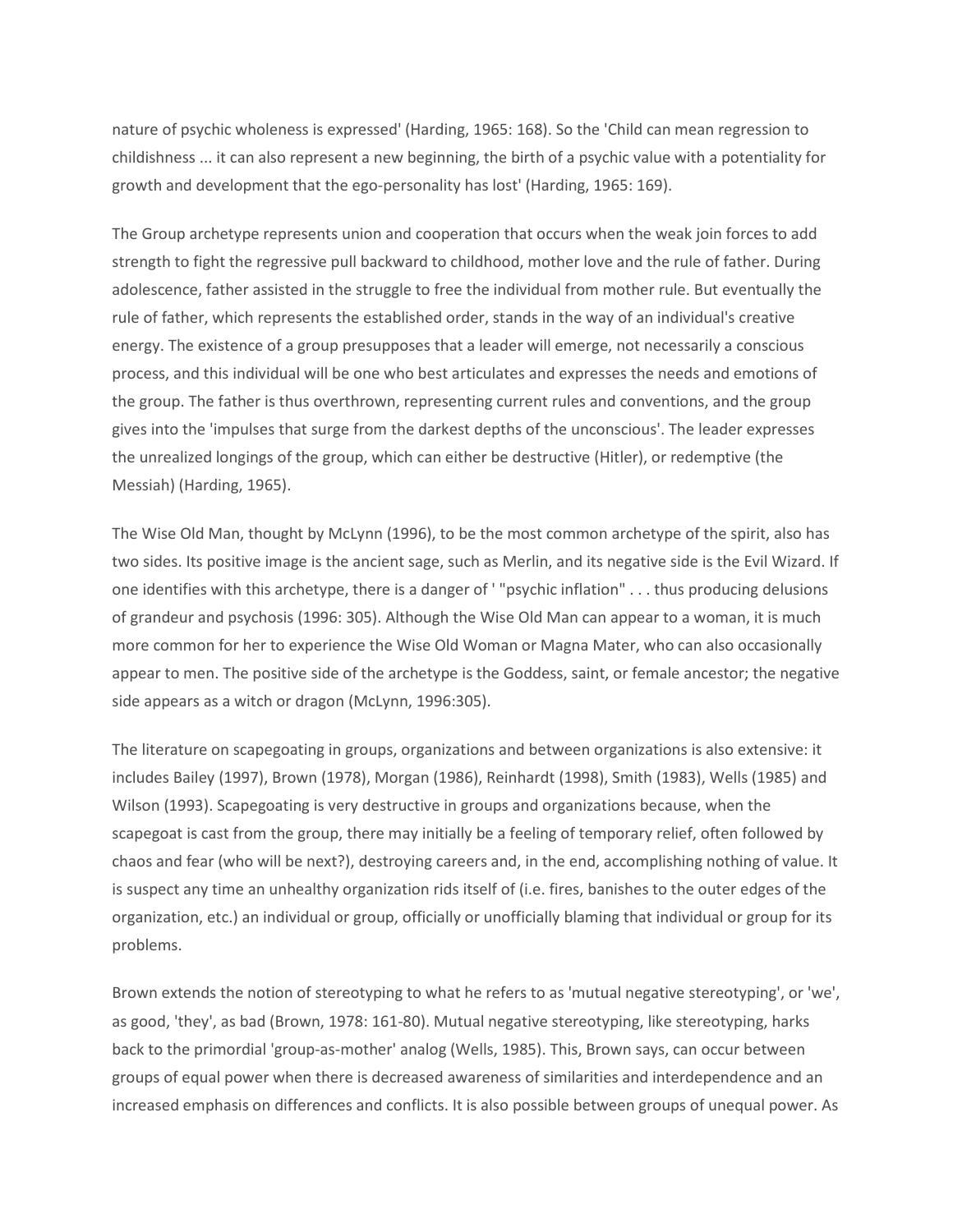group boundaries become less permeable to information and interaction, there is a decreased amount of communication, and when it is received, it is received with increased distrust and distortion. This leads to increasingly distorted communication and mutual negative stereotyping (Brown, 1978).

Another theoretical piece used in this analysis is the Drama Triangle, as conceived of by transactional analysts, mainly Eric Berne (1963), James and Jongeward (1971), Steiner (1971), Windes (1977) and Wollams et al. (1977). The (Karpman) Drama Triangle, like the notion of roles and scapegoating, was originally conceived of as an analytic tool for dysfunctional families and small groups. In this context, interaction is described using three roles, all of which the group members can play, and frequently may switch from one to another. These roles are the following: Victim, characterized by penitent, helplessness, 'under-dog', powerless behavior; Persecutor, displaying behavior that is 'top-dog' (righteous, authoritarian, using demands and threats), limit-setting, rule-enforcing - with a vengeance; Rescuer, recognized by helpful, dependency-inducing, parental behavior, professing superior knowledge (James & Jongeward, 1971; Windes, 1977; Wollams et al., 1977). All three roles are manipulative and unconscious and are 'used to provoke or invite others to respond in specific ways' (James & Jongeward, 1971: 94). Moreover, these roles can also be used to analyze groups in a system, as evidenced by the work of Windes in analyzing prison culture (Windes, 1977).

One could hypothesize that these unconscious processes are animated by the primitive fear of death, as conceived of, first, by Freud, and later, by Melanie Klein (Klein, 1985). Closely related to this is jung's writing, discussed above, on the gradual loss of religio, the increasingly hollow symbols of life and death and the oneness of these two, resulting in impoverished connection to the Self. Primordial fear of abandonment (Wells, 1985) may also be a causative phenomenon. These theoretical pieces just discussed, to which I will refer throughout this article, may help to explain why the American nation is experiencing the various seemingly unresolvable conflicts that exist around the transformation of health care.

#### Values conflict in US health care

What are the major value conflicts experienced around health care that are so troubling to the American people? The primary ones are cost versus quality, contract versus covenant, and universal care versus care only for those who can pay for it. They all involve the question of whether health care is just another business or should be regarded as being in a special category. The arguments around these issues are discussed in the following section.

Arguing that health care is indeed in a special category is Friedman (1996) who asserts that there is a 'difference between a patient and a bowling ball. . . between a physician and a real estate broker'.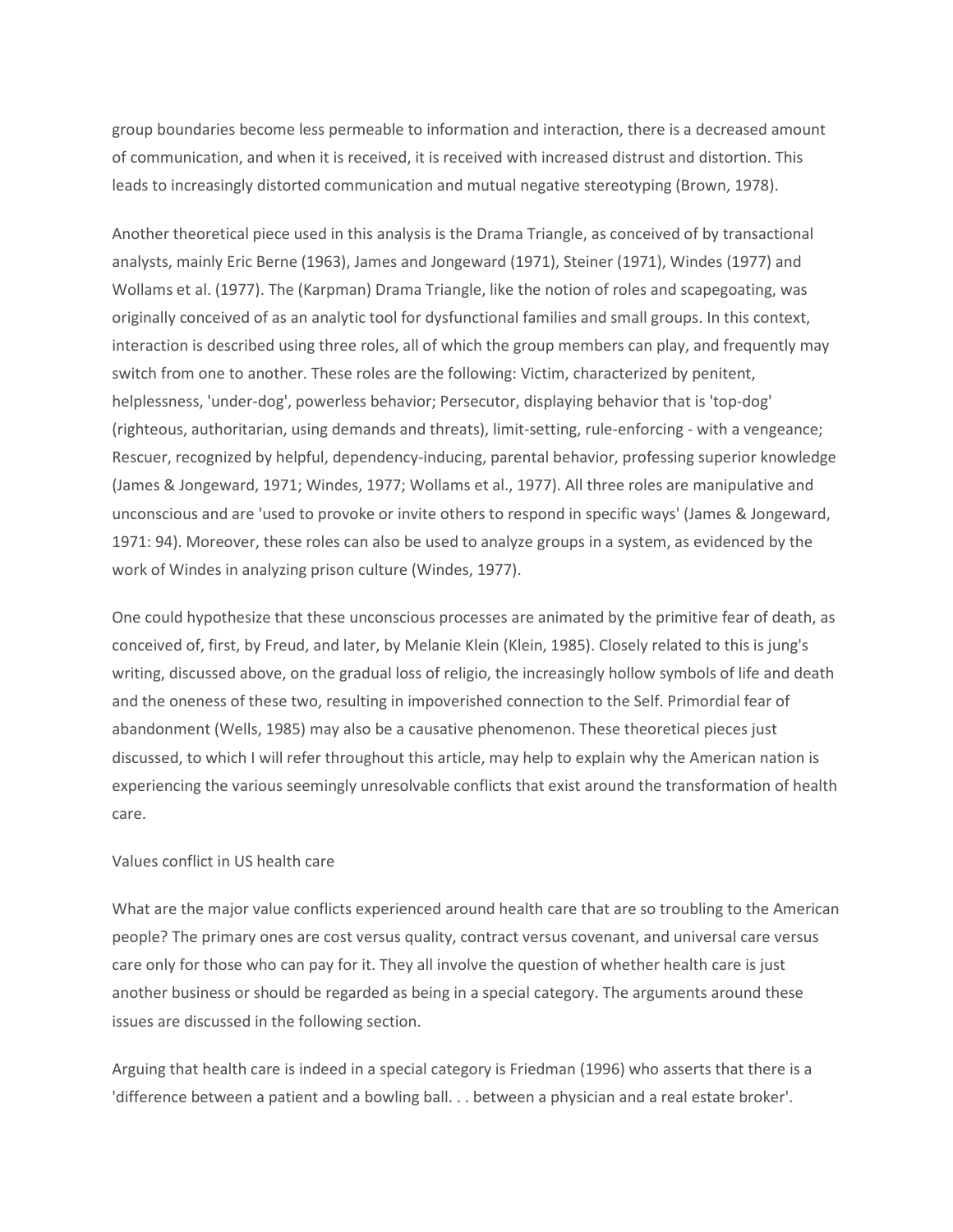Further, she states that the very principles that serve the proprietary world well cannot serve patients in the health care world. What this means is that good practices in one world may be poor practices in the other world. Health care, she states, is not 'just another business'. Life and death decisions simply cannot be dealt with by using stock values - this is too simplistic. If emerging health care markets don't understand this, the price will be very high (Friedman, 1996).

The other pole of this controversy is expressed in the following statements: first, Richard Rainwater, cofounder, Columbia/HCA Corporation, stated 'The day has come when somebody has to do in the hospital business what McDonald's has done in the fast-food business and what Wal-Mart has done in the retailing business'; second, also a statement by a co-founder of Columbia/HCA, Richard Scott, 'Do we have an obligation to provide health care for everybody? Where do we draw the line? Is a fast-food restaurant obligated to feed everyone who shows up?' (Ginsberg, 1996: 18).

Of course, there are variations in viewpoints along the values continuum between these two polar opposite viewpoints about the nature of health care which comprise the bulk of the controversy that swirls around this issue. Ginsberg jumps into this dialogue, stating that health care is different primarily because it involves human welfare more intimately than many other businesses. In this quasi-business, ethics is highly important because health care involves professionals who have greater power (knowledge) and vulnerable people (perhaps at the most vulnerable point in their lives) who need care from professionals. Informed decisions are not possible because of knowledge inequities (Friedman, 1996; Ginsberg, 1996). LaPuma (1998: 58) echoes these views, saying that 'The doctor-patient exchange has power and knowledge on one side, and need and fear on the other', and Li points out the clinical ethicists define the practice of medicine as 'a moral enterprise grounded in a covenant of trust' (1996: 917-18). A business relationship is thus contractual in nature, but the doctor-patient relationship is based on trust. The right to expect a trusting doctor-patient relationship, states Annas, was established in a series of court decisions in 1972. 'In these opinions the courts made it clear that the law would treat the doctor-patient relationship as fiduciary, or trust-based relationship, not as an arm's-length business relationship' (1998: 695). Also established in these court opinions was the most important of all patients' rights, informed consent (Starr, 1982: 388-93).

There are also other, more moderate voices speaking on behalf of the viewpoint that health care ought to act in a more businesslike fashion. For example, Kleinke states that much of the criticism aimed at health care organizations like Columbia/HCA 'stems from an abhorrence of the realities of rightsizing' (Kleinke, 1998: 12). In fact, says Jeffery Otten, chief executive officer of Brigham and Women's Hospital, for-profit MCOs (Managed Care Organizations) 'exert competitive pressure on us to become more cost effective. It makes us re-examine how we are providing care' (Kleinke, 1998: 24). According to Pan and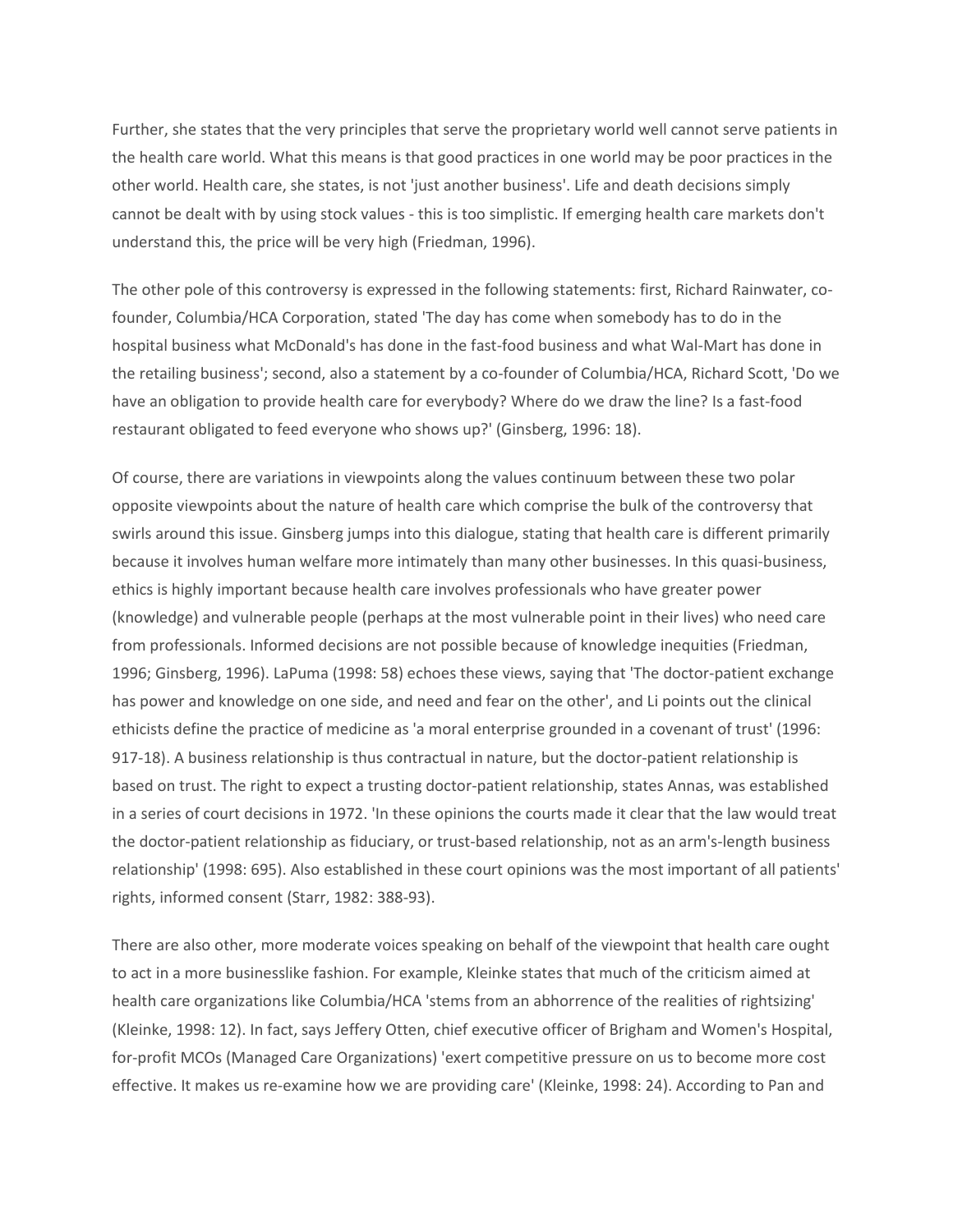Nguyan, managed care is 'industrializing health care of populations using limited resources in integrated health systems. This is the result of the government and employers, who are the primary purchasers, demanding value, which, in turn, requires proof of cost-effectiveness and quality' (1996: 666).

Moreover, Gradison points out that opposition to payment methods used in managed care (specifically, capitation, which is the practice of paying a physician a specific amount of money for the care of each patient) is not based on anything but anecdotes. There is no conclusive evidence that supports the notion that capitated payments, which are designed to limit care and decrease health care costs, result in poor medical outcomes or patient care (1996). In addition, Robinson (1996) reports that managed care has reduced cost inflation in health care by reducing admissions and length of stay. Moreover, a study (2673 respondents in Southern California) by Cooperman revealed that 70 to 80 percent were either satisfied or very to extremely satisfied with the care in their Medicare HMOs (1995).

#### The fee-for-service era

Let us look back to the 1970s to better understand the causes and context of the current transformation occurring in health care that was stimulated by ever-increasing health care costs. These costs were driven up by extraordinary advances in technology, expansion of facilities, funded by both extensive government and private investment. In 1929, health care cost constituted 3.5 percent of GNP (Gross National Product), and by 1950, it had only risen to 4.4 percent, followed in 1995 by an astounding jump to 11 percent of GNP, and a national health care bill of half a trillion dollars (Morrem, 1995: 8). By 1996, even with cost control measures in place, the HCFA (Health Care Finance Administration) reported that the bill had reached one trillion dollars (Levit et al., 1998). The USA still expends the largest amount of money of any developed nation (Iglehart, 1998), even though the cost of medical care is also a significant concern elsewhere in the global community.

As these costs started their rapid climb through the 1960s, growing at twice the rate of inflation (until recently), health care came under increasing scrutiny by the federal government. The Carter administration instituted voluntary restraints in 1979 and DRGs (Diagnosis Related Groups) were created by an act passed in 1982 in a further attempt to put a rein on rising costs by limiting care (Morrem, 1995). This system of prospective payments was the beginning of health care rationing in the USA that began the radical change in the environment of health care. It altered and disrupted long-standing caregiver-patient relationships and expectations in a once relatively stable, but increasingly unaffordable, system.

By 1989, employers' share of health care insurance for their employees represented 8.9 percent of wages and salaries, up 2.2 percent since 1965. Because of this, there was growing concern that these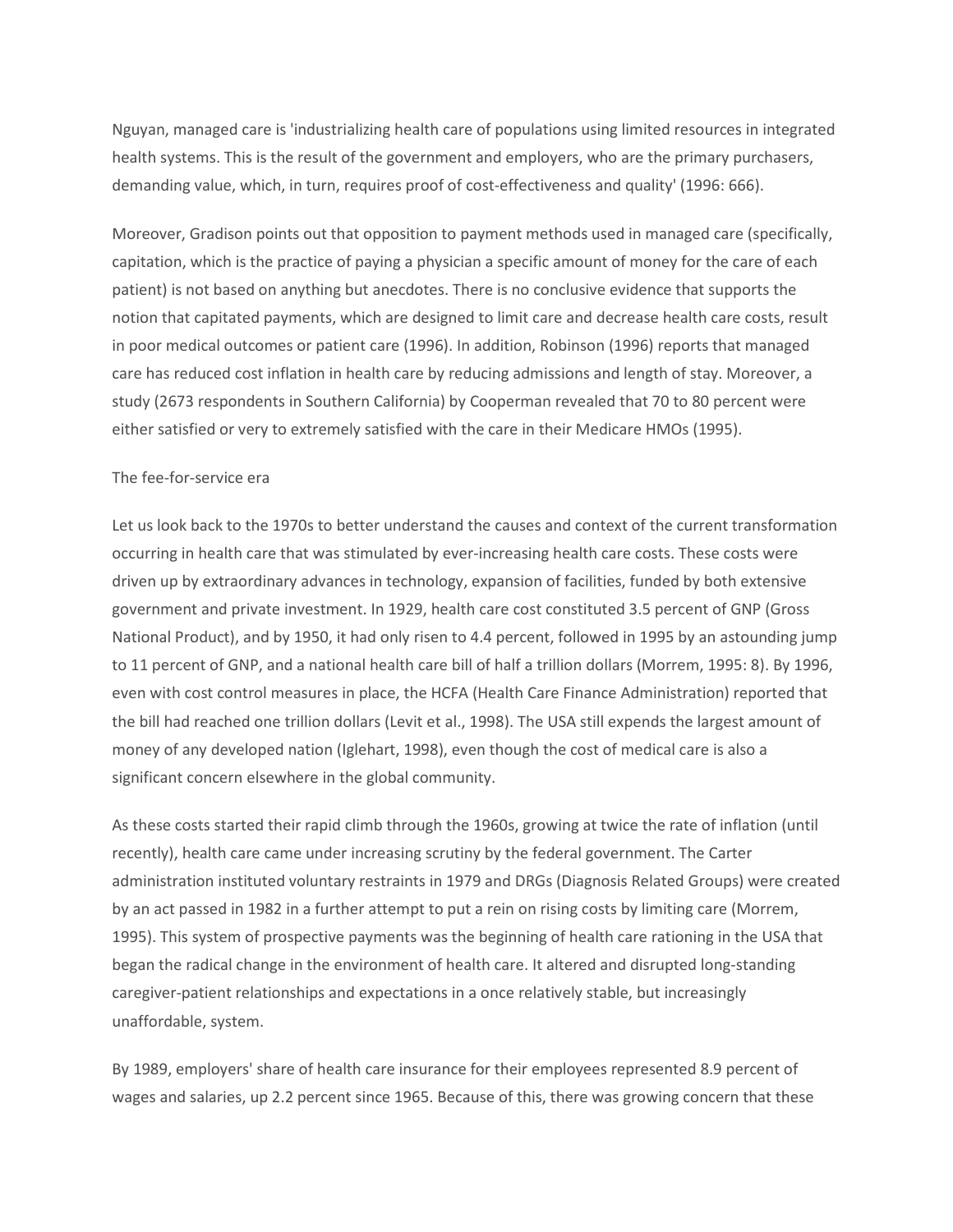costs were putting American products at a disadvantage in the world marketplace; for example, health insurance accounted for \$700 of an American-made car versus \$200 of a Japanese-made car. Yet, what sealed the fate of fee-for-service indemnity insurance was the accelerated health care inflation between 1988 and 1990. Ninety-one percent of Fortune 500 executives, polled in a 1990 survey said that the health care system needed significant changes or complete restructuring. Even before this survey appeared, some large employers had begun encouraging their employees to join MCOs (Bodenheimer & Sullivan, 1998).

This system instability caused increasing anxiety and frustrations, both for patients and caregivers. Yet, this dissatisfaction was not because fee-for-service health care enjoyed widespread satisfaction, for there were those who were highly critical and dissatisfied with that system. In fact, as health care costs spiraled, the heightened scrutiny of fee-for-service indemnity insurance revealed serious problems. According to Tabak, first, 'the cottage industry-like nature of the marketplace fostered wide variations in medical practices as well as widespread use of inappropriate services'. Second, he asserts that access to care was not consistent or predictable, there were few mechanisms to monitor quality or for efficient, effective treatment protocols. Third, he points out that there was little focus on preventive medicine. And fourth, he states that there was an emphasis on in-patient hospital care using more and more expensive tests and procedures (some found to be of negligible value), increasingly ordered by specialists rather than primary care physicians (1998: 209).

During the fee-for-service era, Starr asserted that often painful and dangerous tests and procedures were ordered by physicians whose incomes were based on the number of procedures they did, and who were often retrospectively paid by insurance plans who could be relied on to pay all usual, customary and reasonable charges for each service. Under this system, doctors had incentive to keep their fees comfortably high and to resist reduction (1982). And since physicians initiated approximately 75 percent of hospital expenditures (Tjosvold & MacPherson, 1996) and often admitted patients to costly hospital beds for procedures that could be done on an outpatient basis, they were held responsible, at least in part, for health care cost escalation.

Moreover, physicians, who were a highly visible and respected professional group and who were expected to have fiduciary relationships with patients, were becoming increasingly entrepreneurial; for example, it was troubling to some that there was an increase in self-referral arrangements to labs and ancillary services by the physicians who owned them (Brock, 1990). Crandall asserts that, as professionals, doctors and other health care professionals have a responsibility to speak out against the 'competitive and largely amoral calculus' contained in the growing business orientation in health care; yet, they have, in fact, been a part of it (1990: 45-6). Due to the harm caused by the 'erosion of respect,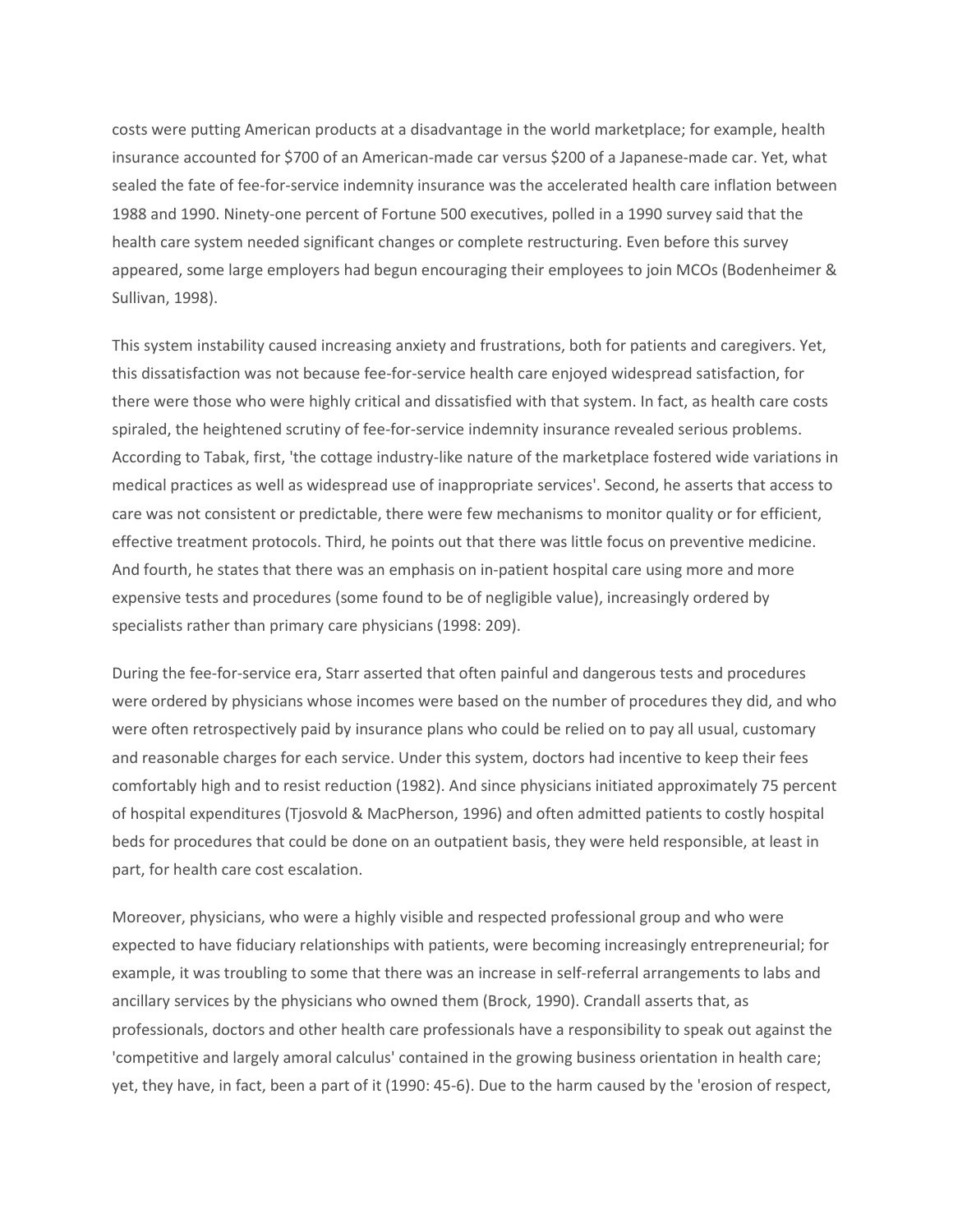trust and honor accorded to healers' (Crandall, 1990: 50), to the value conflict between the public's expectation of their professional versus their pecuniary behavior, physicians, and to a lesser extent the more amorphous hospitals, were seen as a primary cause of an unaffordable health care system.

#### Systems analysis of the fee-for-service era

How can this painful, chaotic environment be understood in terms of the theory discussed earlier? What may be at the core of the tangle of fear, disillusionment and anger is the tension between life and death concerns. It appears that these unconscious forces could be what fuels the seemingly unresolvable value conflicts around health care being regarded as a business versus health care as an inalienable human right for all. One hypothesis is that the unreasonable cost of medical care may have resulted from the everincreasing demand for access to expensive treatment for all, which was based on unconscious fear of death. Fear of death is discussed, at length, by both Freud and Melanie Klein. Another factor may have been fear of abandonment (Wells, 1985) by the medical professional. This relentless demand for more and better care, no matter what the price tag, may also be the result of Jung's notion (discussed earlier) of the loss of religio and man's connection to wholeness of the Self, or the archetypical Self (Whitmont, 1969). According to Jung, we have lost our understanding of the interconnectedness of life and death, and therefore the negation of both fulfillment in life and its end. We have also, as a culture, seemed unable to move beyond the image of the pre-conscious Child. The wholeness of the life cycle and the image of the post-conscious child, of which death is seen as a new beginning, seems misunderstood, often rejected (Jung, 1970). As a result, fulfillment in life, the chance to experience advanced stages in the process of individuation (Levinson, 1978; Stevens, 1990) which was always possible for a chosen few, may be even less possible. What is left, for some, is a life hollow of meaning, and living with an ever-increasing sense of dread.

Another cause for the cost escalation in health care was likely to be physician generated. Unconsciously, energized by Father/Mother archetypes, sucked into Hero roles, they colluded with patients' unconscious (the pre-conscious Child) and conscious expectations by ordering more and increasingly expensive medical care. Consciously, their practice of ordering maximum procedures, tests and surgeries, may have been encouraged by the fee-for-service system, fear of lawsuits, increasingly sophisticated and costly technology, medical insurance middle-men that constantly raised premiums rather than acting as gate-keepers, and the desire to increase their own income.

According to Starr, the cost escalation of medical care was due to myriad interacting complex forces in a changing medical environment: exploding technology; population growth; an aging population; the expectation, traditional in the American culture, that quality health care is a right without regard to ability to pay. The fee-for-service payment system also stimulated excesses, especially when coupled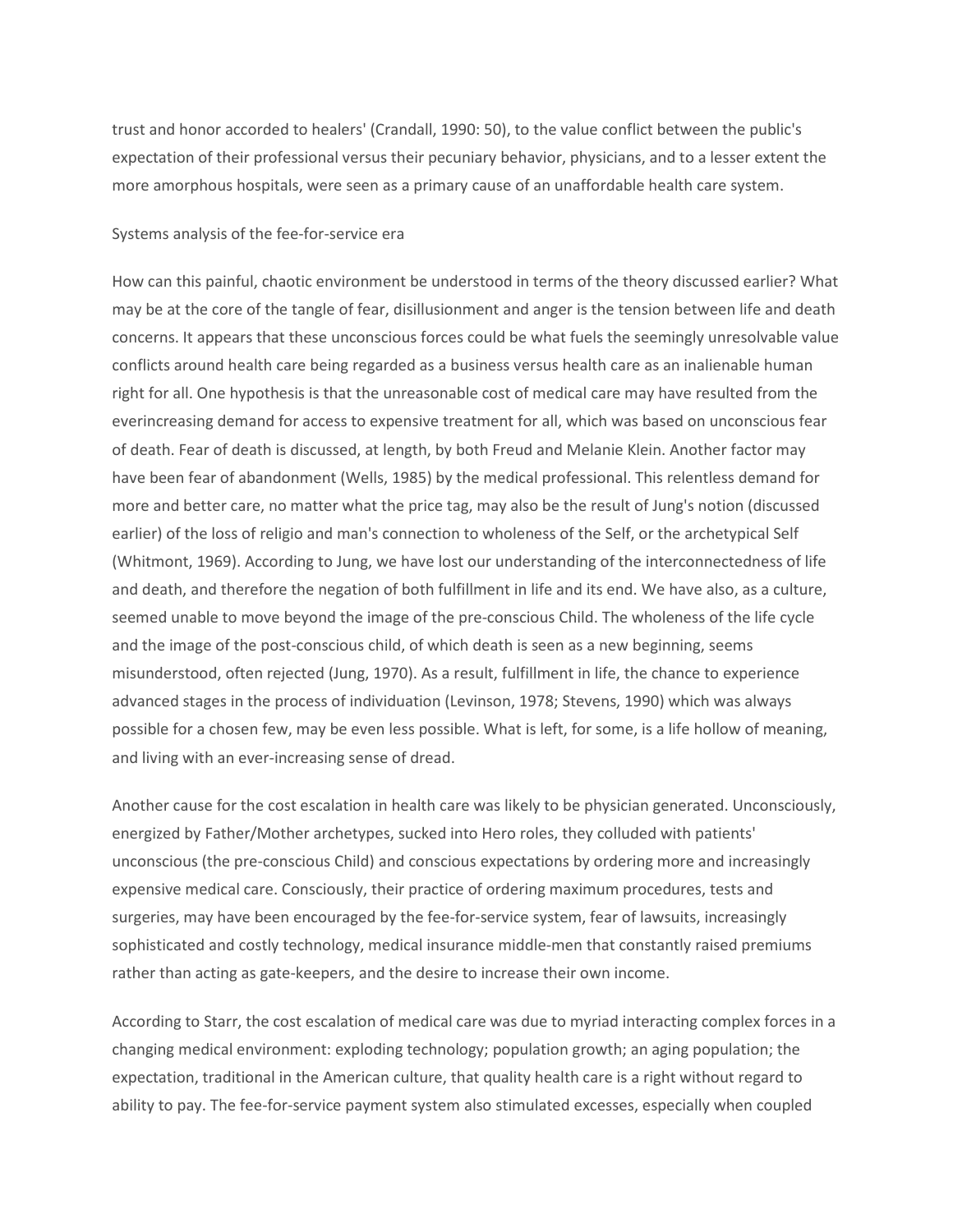with a litigious environment. Added to this were burgeoning hospital costs fueled by increasingly sophisticated, costly procedures along with escalating cost shifting to pay for growing numbers of patients unable to pay for care. This, in turn, pushed insurance premiums higher and higher (Starr, 1982). The result of all this, according to economist Kenneth Wing, was 'massive price inflation that may be the single most important factor in the overall rise of health care expenditures' (Morrem, 1995: 11- 13). It seems inevitable that the system would become too costly for the nation, that continuing to provide advanced medical care for all, on demand, would eventually falter and that these systems' tensions would trigger primitive unconscious fears, causing the irrational behavior that has been observed.

It is also understandable that the physicians, who are the traditional leaders in health care as well as the individuals on whom patients depend most for their health care, would be blamed and scapegoated as attempts were begun to ration health care. According to Whitmont, archetypical 'images may appear spontaneously when inner or outer events which are particularly stark must be faced, when there is a state of psychic or physical emergency' (1969: 74). Moreover, Jung asserts that, as unconscious processes gain potency, there is a corresponding weakness in the conscious mind and its functions (1970).

The Hero archetype may also be evoked by physicians, as well as physicians being possessed by it. The Hero strives for individuality, overcomes adversity and courageously struggles to be free of the 'enclosing Mother archetype' (Harding, 1965: 147). 'His words carry weight beyond their actual value and we can't avoid being influenced by them. We are caught by a spell and are unable to exercise any adequate critique based on his actual accomplishment' (Harding, 1965: 150). The role of physician is often characterized by rational, independent expertise, even though some may yearn for more empathetic qualities in their caregivers (often the role of female nurses), while patients have traditionally found themselves reticent to question them. For some, physicians may have evoked aspects of the Father (protective, assertive, high expertise) and Wise Old Man archetypes as well as the role of the Hero (savior, making magical things happen), suggested by Jung and Wells. The Mother archetype tends to be evoked by nurses (care of the body, empathy). It may also be that some physicians become possessed with the Hero archetype, acting as if they have superior wisdom and authority, expecting others to recognize their superiority and pay them the respect they feel they are due (Harding, 1965).

Archetypes are bipolar and Heroes have high valency to be scapegoated. If physicians were blamed or scapegoated by patients for limitations on care, they often colluded by acting out the scapegoat role, becoming silenced and displaying passive behavior, or becoming the Bad Father by acting in passive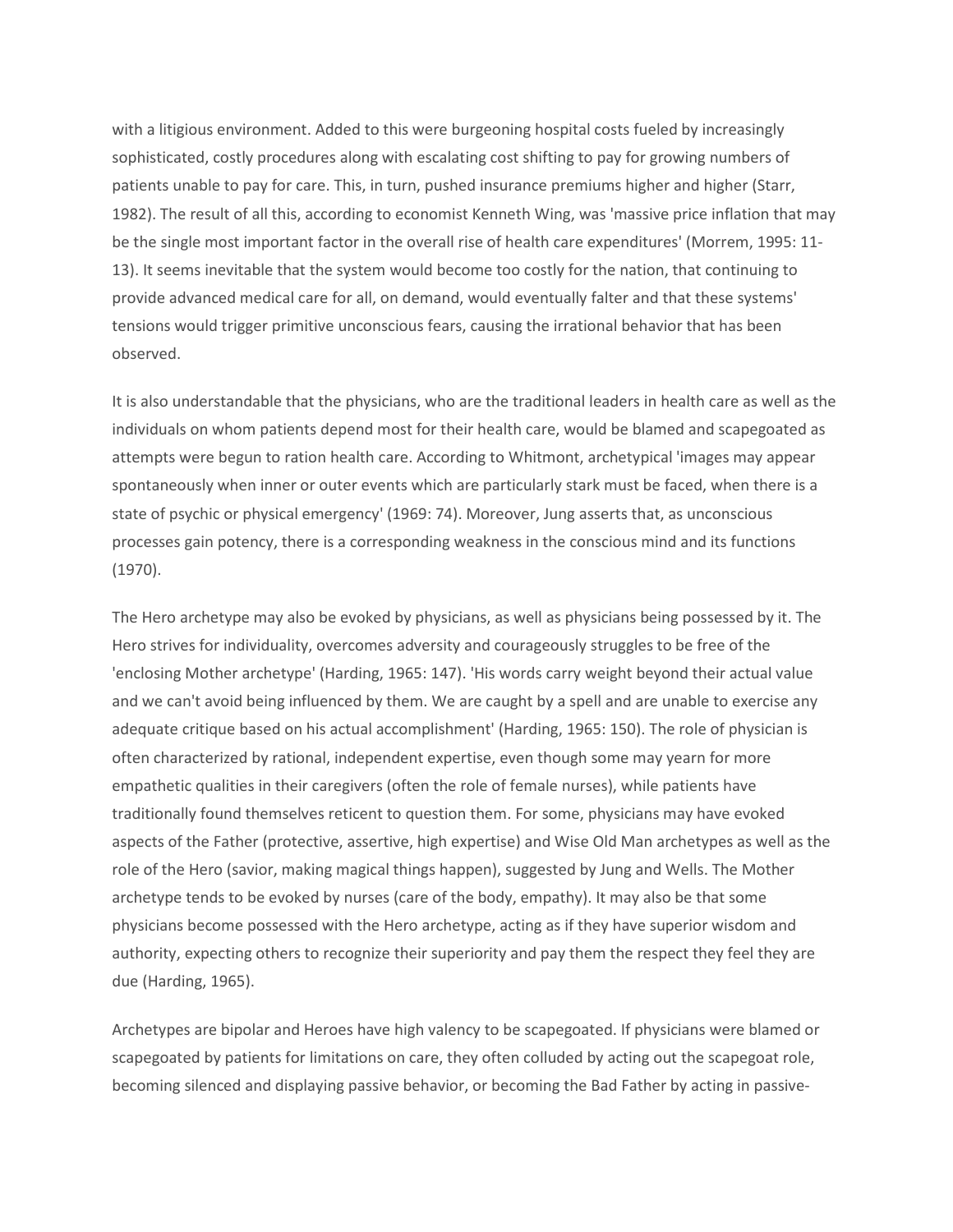aggressive, sometimes aggressive behavior patterns. For many patients, the physician, the powerful, knowledgeable Good Father, gradually was transformed into the absent, witholding Bad Father. They and other health care leaders, who had formerly been Heroes, who were capable of magical deeds, became Villains. The Wise Old Man became the Evil Wizard. Again, physicians were often sucked into a role, unconsciously colluding with the role assigned to them by frightened, disgruntled patients and their families. This scapegoating process is indicative of system anxiety, further crippling a system vital to the well being of the nation. And thus, value conflicts invaded health care - cost versus quality, contract versus covenant, universal care versus care for those who can pay, fueling a new set of unconscious processes, causing increasing confusion and irrational behavior.

In the Drama Triangle, physicians, other health care professionals and hospitals which had formerly been Rescuers, gradually transitioned into Persecutors, and the people in the culture, energized by the archetypical image of the Group, began searching for new leaders. One piece of evidence of this transition is the increase in individual and group MCO membership and popularity of alternative medicine. Patients and those who paid the bills or went without care because they couldn't pay, were the Victims. Third party payers were the middlemen who passed increased costs on to patients through increased premiums. The federal government became identified by some as the Rescuer, because it had provided an alternative to unaffordable fee-for-service health care by passing the HMO Act of 1971, which 'required employers with more than 25 employees to offer an HMO as a health care option if a federally qualified HMO was operating in the area' (Bodenheimer & Sullivan, 1998: 1003). Even though only 10 million Americans were enrolled in HMOs in 1980, by 1985, 35 million were enrolled.

The news media are also an interesting entity in the Drama Triangle; by blowing the whistle on the entrepreneurial activities of physicians and the skyrocketing hospital costs, they acted as the Persecutor of the fee-for-service health care industry, which was instrumental in the industry's gradual move into the Victim position. They also could be observed in the Rescuer position, as watchdog and eventual whistleblower for the American public, which was in the Victim position. Finally, lawyers were often viewed as Villains (and sometimes scapegoated) by the medical community and in the press. But perhaps by litigants, they were viewed as Rescuers, as they sought and pursued medical malpractice suits. Attempts were also made by health care writers, the press and the public, to scapegoat them by blaming them for stimulating the already litigious environment and pushing up health care costs.

#### Transition to managed care

The transformation in health care in the USA represented a basic paradigm shift in the value set, from religious, governmental and charitable values to marketplace values (Fine, 1996). Yet the American public still adhered to the old value system, regarding health care as 'a moral enterprise grounded in a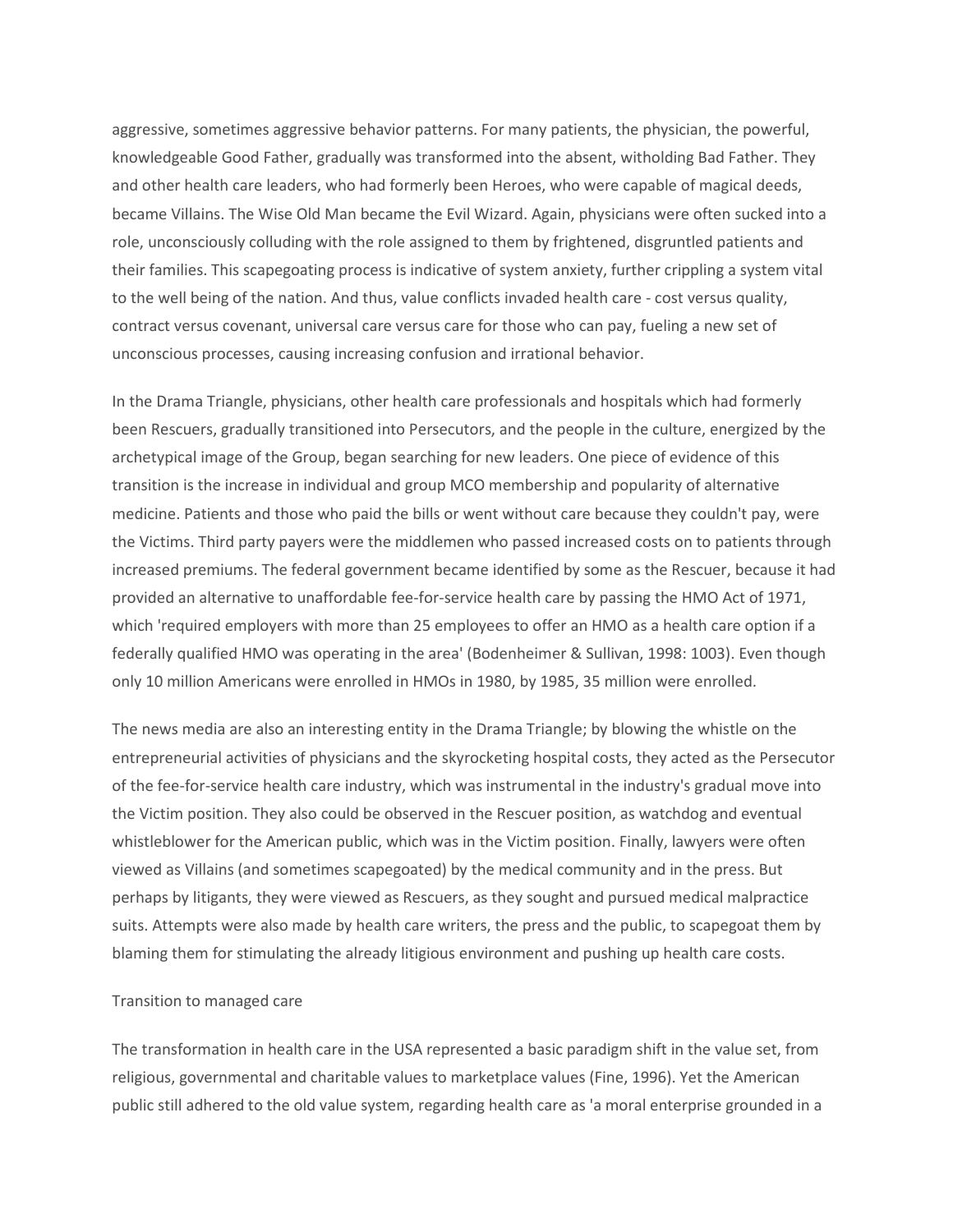covenant of trust' (Li, 1996: 917-18). The values of the marketplace, on the other hand, place physicians as gatekeepers who make economic decisions, patients as consumers for whom the watchword is caveat emptor, and health professionals and patients as commodities to be manipu-lated for profit (Li, 1996). Even so, more employers offered managed care as an option, accompanied by little information about quality, focusing instead on plan provisions and cost savings. Increasing numbers of employees responded to these offers for lower-cost health care by switching from costly fee-for-service plans. During this 'honeymoon' period for HMOs, media coverage mirrored the optimism of the public about the decreased cost of health care through HMOs, which usually appeared in the business sections of publications. This positive coverage peaked in 1992 (Brodie et al., 1998).

During this brief 'honeymoon', the rapidly developing MCO industry became the Rescuer in the Drama Triangle and also the Hero. Some patients remained Victims, either scrambling to get acceptable medical care and hoping that MCOs would pay their share, or searching for the dwindling supply of subsidized care. Physicians and other health professionals became Great Mother figures, seemingly having the power to both give and deny care. When they denied care, or limited it, they became Persecutors and bad Witch Mothers/Destructive Fathers. When they delivered care, they were seen as Rescuers and Good Mothers/Protective Fathers. Some health care professionals transitioned into the Victim position, retreating from the fray, and eventually even scapegoated into a relatively powerless position. As feefor-service health care diminished, these groups acted out their Victim role by engaging in passiveaggressive attempts to demonize managed health care. When they did so, they switched into the Persecutor role as did the news media by increasingly reporting this viewpoint.

For example, Schlafly, writing in the Eagle Forum (1996: 1), quoted Dr Carl Weber, a White Plains, NY, surgeon, as saying, 'We believe the whole concept of managed care is spurious. It is predicated on financial incentives to restrict care and access to care.' She also reported that Kit Costello, a Sacramento nurse, also objecting to financial incentives in managed care, said, 'We see the human wreckage every day.' Moreover, a 1995 survey of 1710 physicians indicated that 62 percent reported fair to poor ability to obtain appropriate referrals, and 41 percent said they had less time with patients (Anon, 1995: 1). Another example is contained in the outcome of a 1997 Congressional survey which indicated high agreement of the need for legislation to stop managed care companies from putting profit ahead of patients (Anon, 1997: 1).

MCO advocates have been less vocal in their criticism of traditional health professionals; nevertheless, they have contributed their part to mutual negative stereotyping in statements like Thomas Pyle's calling health care's revolutionary changes 'the unbungling' of health care (as quoted by Ellwood & Lundberg, 1996: 1084). Budetti, a physician and lawyer, has also observed that there were few ethics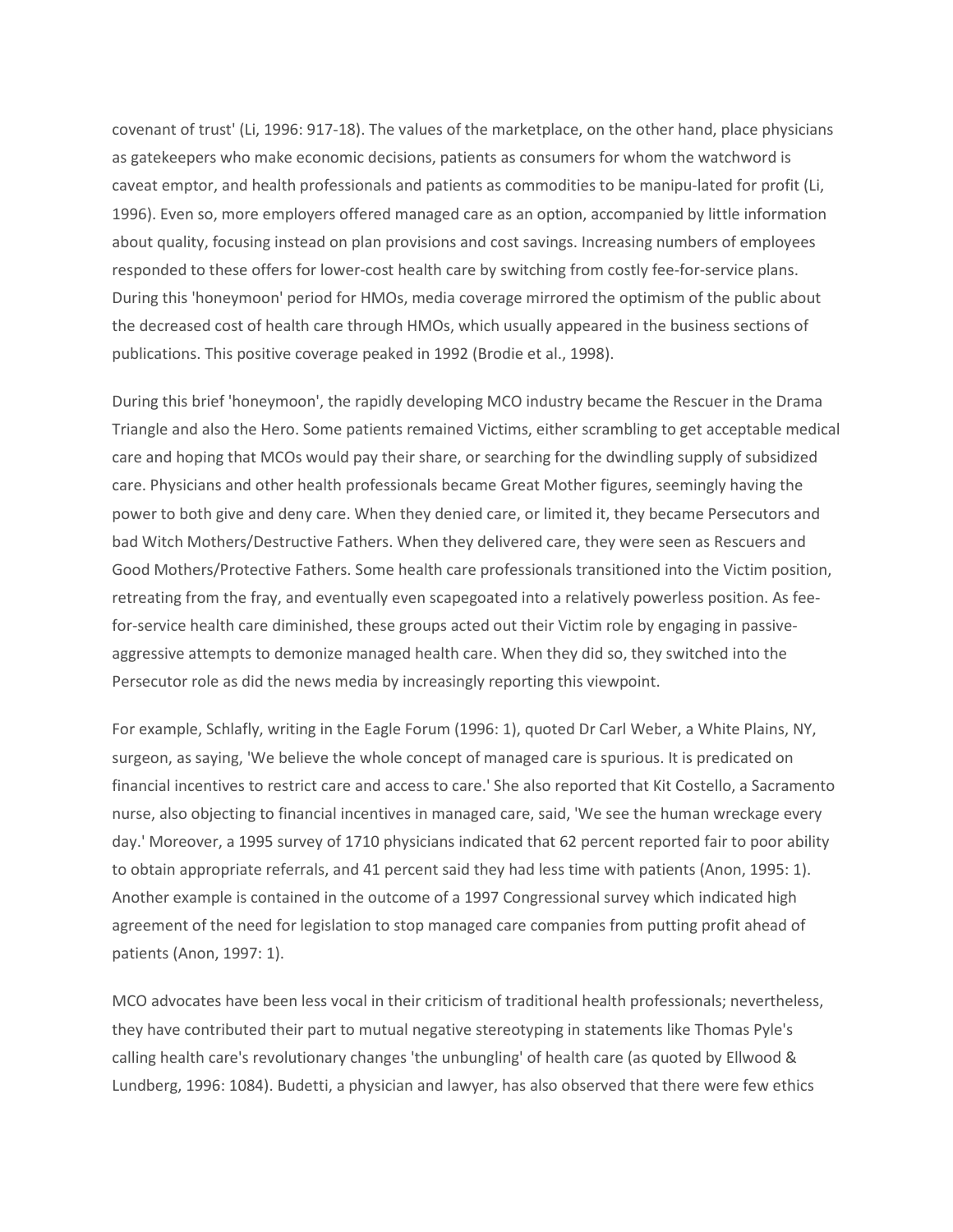discussions during the fee-for-service era, but when physicians' autonomy and income is threatened, they suddenly feel the need to discuss health care ethical dilemmas (1997).

# Backlash to managed care

The so-called 'backlash' over managed health care began in earnest in 1995, after the health care reform debate of 1993-4 and the Medicare/Medicaid debate of 1995. Focus topics changed from economic/corporate issues (employee benefits, employer costs, health care industry profits) to medical care issues focusing on patient/consumer issues (patient care, including treatment and physician-related issues). By 1995, portrayal of MCOs and HMOs as the Villain reached an all-time high of 17 percent (Brodie et al., 1998). A number of writers focused on the value conflict in the American health care systems as the major problem discussed earlier in this article (Brock, 1990; Crandall, 1990; Iglehart, 1998; LaPuma, 1998; Li, 1996; Liedtka, 1991; Werhane, 1990). Liedtka (1991: 4) seemed to summarize many of these viewpoints in her fine discussion of value conflict, both interactional and intrapersonal, in the managed care environment. Within organizations, a set of characteristics likely to produce 'profound value conflict' when combined, are 'the presence of strong group subcultures among members of an institution, shifting power balances between them, decision contexts that are frequently value-laden, and decision boundaries that overlap'. She continued,

More so than in any other sector of our economy, these characteristics can be found in American health care, where the value systems of physicians, nurses, and administrators appear to be increasingly at odds with each other, where administrative involvement in clinical decisionmaking grows more evident daily, and where the decisions to be made, on a routine basis, evoke the most fundamental values that society holds. The results of this conflict continue to be both extraordinarily painful for caregivers and patients, and expensive for American society as a whole.

#### (Liedtka, 1991:4)

Anderson (1997) echoed Liedka's identification of interpersonal role conflict and lack of appropriate boundaries between professionals as problematic, causing scrambled and conflicting ethical imperatives. Intrapersonal conflict was evident in health care professionals who yearned for the 'good old days' of fee-for-service (for physicians, large salaries and choice of treatment protocols; for hospitals, occupied beds and busy services) and MCO administrators, who wanted to maintain the current system with escalating fee structures, not cutbacks. Moreover, the American people experienced conflicting values in their desire to have it all: caregiver choice, unlimited access at will, all at affordable costs. But it goes even deeper than this, said Anderson; the source of problem is in managed care itself, 'whose origins lie squarely in the nation's failure to agree on acceptable ways to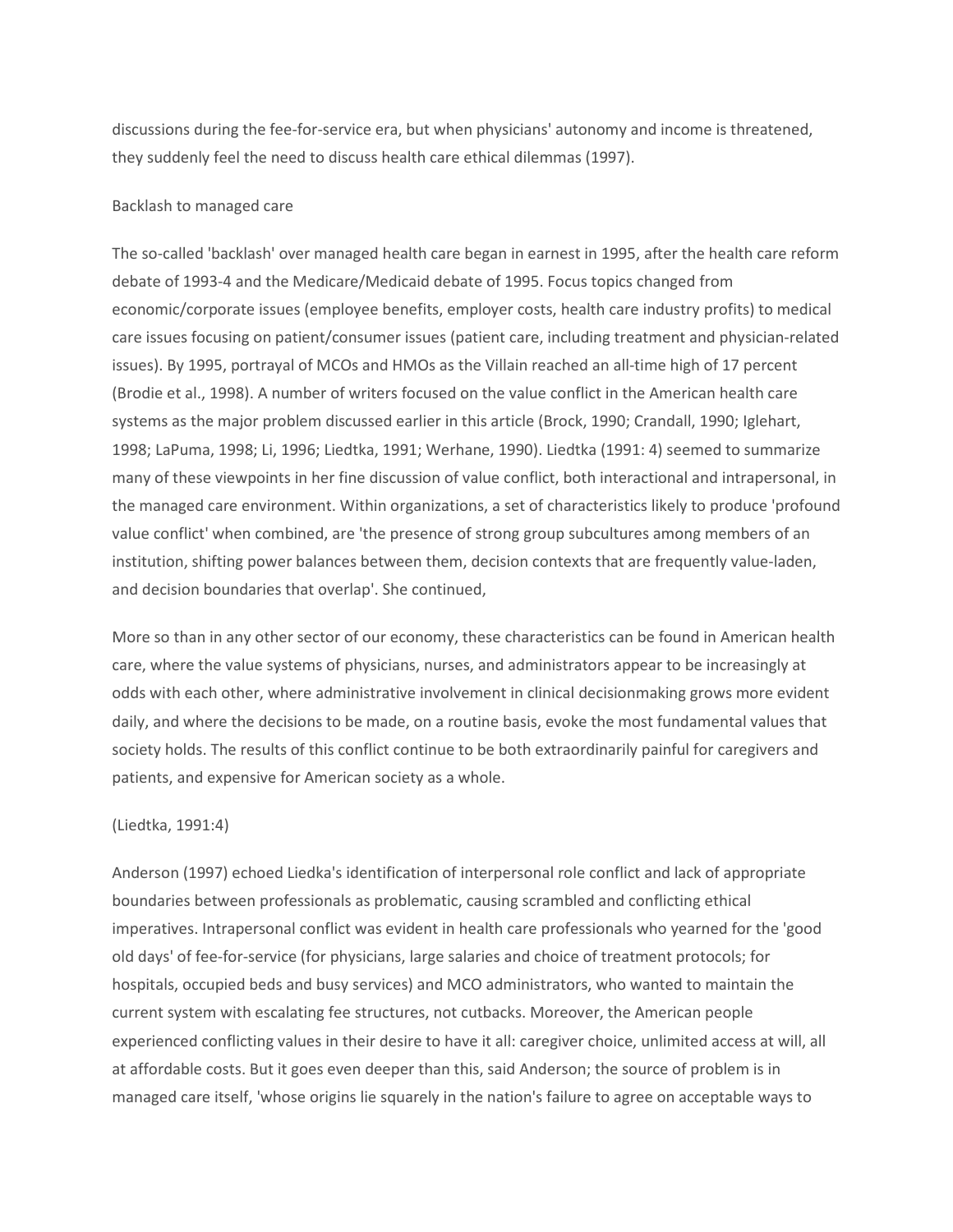control medical costs' and has 'benefited from neither dialogue nor consensus. It has taken root in uncharted territory' (1997: 25).

The value conflict between the American people, who hold that health care is in a special category, and HMOs, who make little secret of their 'business first' orientation, flared into open warfare. Previously, commercialism in the medical profession was somewhat covert, but with HMOs, stockholder interests and profits were the topic of daily reports and articles. The American public was alarmed and frightened by this change and what it would entail. The medical profession was also thrown into a state of chaos. The system's propensity for activation of unconscious process was heightened. It was, for some, both a psychic and physical crisis (see Whitmont, 1969). Liedka's statements (see above) clearly elucidate the distress and confusion experienced by professionals as they tried to care for patients in the altered health care environment created by managed care.

The traditional leadership role of physicians and other health care professionals has been undermined by this system that has inserted non-medical managers, with non-medical goals and values (and often, education and experience), into medical decision-making roles. The original, brief optimism which greeted HMOs as the Group's new Hero, quickly deteriorated into disorder and fear. The chaos that resulted in the system was communicated to patients, invoking the pre-conscious Child archetype by enhancing patients' vulnerablity and helplessness, triggering primitive, unconscious feelings and behavior. This may have been due to antecedents, such as loss of contact with wholeness of the Self, the consequent fear of illness and death, and fear of abandonment by their physicians. The physician was no longer only his/her patient's advocate, but often, an employee answering to a non-medical manager. The goal of the enterprise was no longer to optimize patient care, but to make profit. The covenant between physician and patient was no longer intact.

During this backlash period, roles were again redefined in what was now a very dysfunctional system: MCOs quickly switched from Rescuers to Villains, were blamed (scapegoated), and became Victims in their highly public rush to commercialize health care. Patients, health care professionals and hospitals still remained Victims caught in confusing, de-powering value conflicts. The news media remained the Persecutor, as they were then perceived to 'demonize' MCOs (see Brodie et al., 1998: 9-25), as well as Rescuer, when they published frightening anecdotes of lack of patient care. The government (state and federal) has been gradually stepping into the Rescuer role again by beginning to pass regulatory legislation limiting some of the treatment restrictions of MCOs.

The backlash against managed care did not go unanswered. The voices in defense of managed care that were initially less numerous and distinct, were growing in number and strength. For example, Cooperman, a physician, reported on his 1995 Medicare HMO study (N = 2673) in California, that 70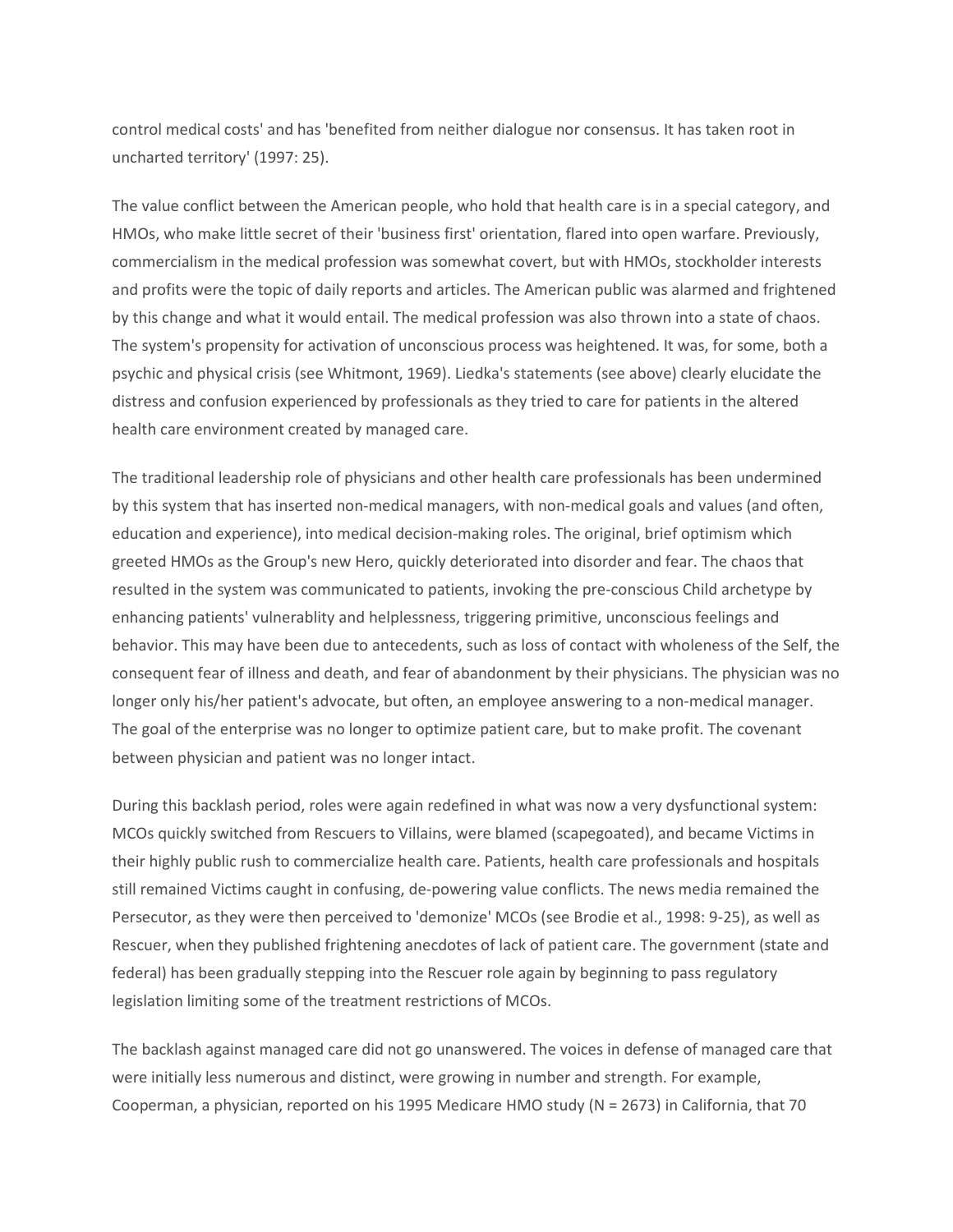percent were highly satisfied with their HMO and 81 percent planned to re-enroll, although satisfaction rates were 75 percent among the healthy, and only 56 percent among the sick (1995). Dubois and Greenfield (1996), recapping a discussion of six ethicists, found that all agreed that there was nothing intrinsically unethical about capitation and health care rationing, observing that fee-for-service also had its problems. Managed care, they said, was freeing money for care in other areas, caused budgets to be confronted, priorities set, necessitating coordination of care. They concluded that the nation could not spend trillions on health care. They found that new values needed to be articulated, and a new, caring model of physicians and health care organizations (such as that on US TV's ER) needed to be created. Gradison also asserted that there was no evidence indicating that managed care and capitation was less ethical than fee-for-service. Opposition, he found, was mostly based on anecdotes, using no good outcome studies. He echoed a number of other writers (Bock & Schur, 1998; Gabel, 1998; Grimaldi, 1996; Naylor, 1998) who felt that it was imperative to monitor physician outcomes, enhance quality, increase customer satisfaction and decrease litigation. He concluded that managed care reflected a gradual change in the culture of health care, in the way people think about decisions they face (Gradison, 1996).

Moreover, in an address delivered by Robert Gifford, M.D. at the 1997 Yale Medical School commencement, he said,

The opportunities of managed care have never been better able to provide more of our citizens with comprehensive health care. It is a concept made to order for an emphasis on primary care and for the development of long-over-due, effective programs of preventive medicine through routine screening and better immunizations. It also promises centralized record-keeping and fosters new opportunities for clinical research . . . to cut costs legitimately. . . . Costs can be significantly reduced. . . . There have been outstanding examples of well-run managed care organizations in this country. . . .

# (PP. 8-9)

Additionally, there are other voices (Dubois & Greenfield, 1996; Gifford, 1997; Iglehart, 1998; Tjosvold & MacPherson, 1996) who are encouraging physicians, other health care professionals and administrators to step into more of a leadership position in managed care.

As health care professionals respond to this encouragement to reclaim their leadership position, as they seem to be doing gradually, it may signal an end to the Victim position of these groups. In doing so, there is a necessity to assume more responsibility for the excesses of the past (Weinstein, 1998: 36-7) and acknowledge the need of the nation to control health care costs and improve health care quality. Ellwood and Lundberg, writing in JAMA, said, 'We physicians no longer have a health system that was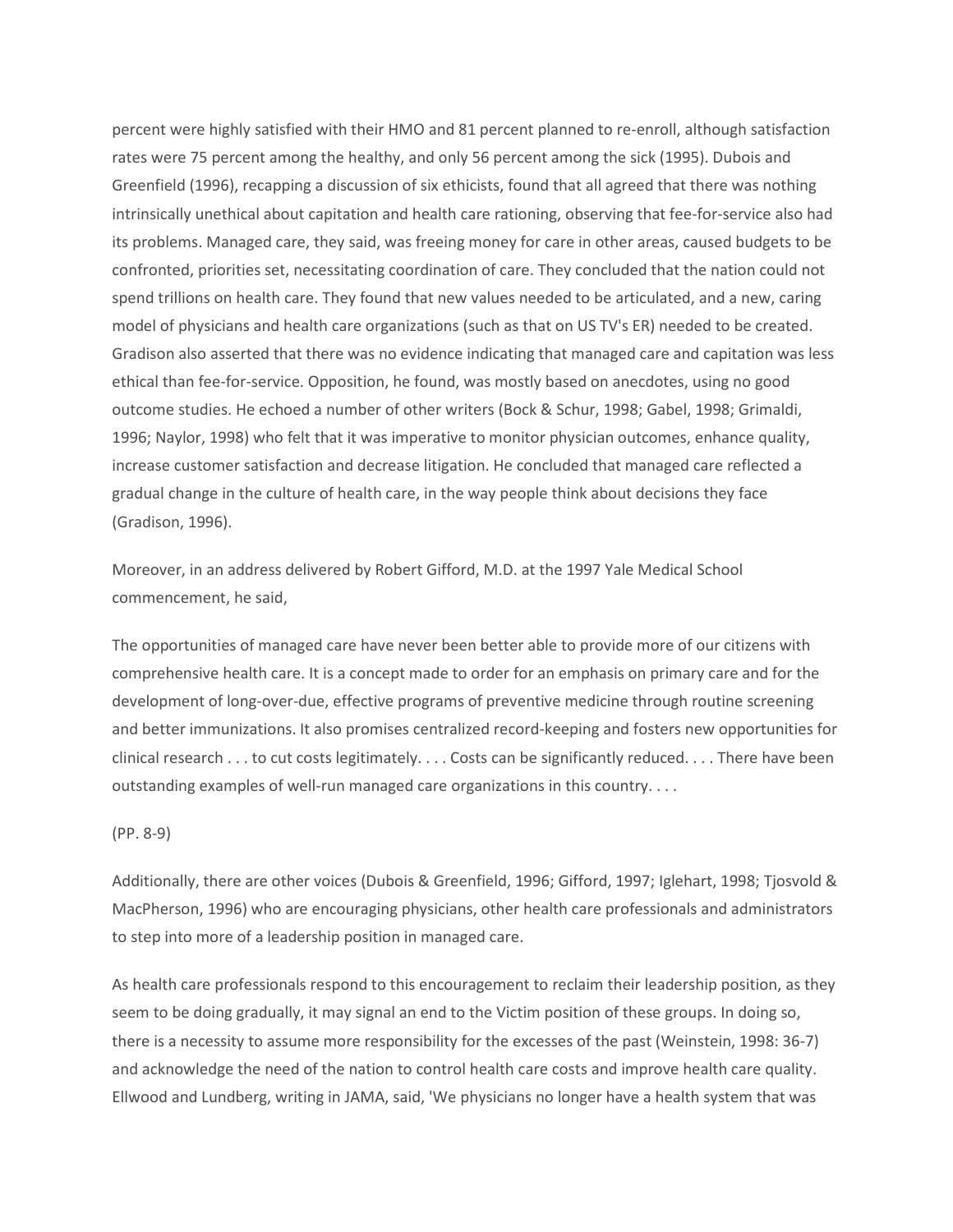built by us and sometimes for us' (1996: 1083). A very hopeful development is the evidencebased care movement that would establish practice guidelines to deal with the huge information overload for caregivers (Hunt & Newman, 1997; Lagoe & Aspling, 1996). This effort would also help to re-establish physician leadership.

The government (state and federal) is still occupying a somewhat diluted Rescuer position, in responding to the cry for health care regulatory legislation. Annas and others (Klein, 1998; Weinstein, 1998), reported on the necessity for passing Clinton's National Bill of Patients' Rights to restore people to patients, not consumers, and doctors to professionals, not gatekeepers (Annas, 1998). A recent poll conducted by the Washington Post/ABC News indicates that 60 percent of Americans favor tougher government regulation of MCOs (Gapay, 1998). Some, however, feel this legislation is too watered down to be effective (Weinstein, 1998), which may indicate the government is backing off from its Rescuer position as health care professionals assume more responsibility to reduce costs and deliver quality care. The media seems also to be backing off from its Persecutor role of managed care in response to the changing position of health care professionals. Another indicator of a more integrated, healthy system is the relative decrease in scapegoating and mutual negative scapegoating which signal more cooperative group and intergroup behavior. But it is a precarious truce, at best. It is possible that one of the reasons for physician compliance with HMO dictates and the press pursuit of other topics may be simply a 'standoff, born of voices hoarse from protest and lack of availability of remedies, since the system is locked in seemingly unresolvable value conflict.

# Outcomes of this analysis of the managed care era

The question left unanswered is whether or not MCOs, who are still in the (somewhat diluted) Victim position and Villain role, will be scapegoated, to be replaced by MSAs (medical savings accounts) or a one-payer system like Canada's (Budetti, 1997; Moffit et al., 1996; Schlafly, 1996; Woolhandler & Himmelstein, 1995). While these options do not enjoy much support, MCOs need to address their bad image (see Tabak, 1998; Weber, 1997; Wickler, 1997) as soon as possible. They have made the same mistake that health professionals made in the fee-for-service system, only more so - blatant commercialism (Ginsberg, 1996; Mitka, 1996). It is certainly a reality that many HMOs are stockholder owned and thus, profit oriented; but they need to do a better job of convincing their customers that they are committed to patient welfare. A remedy to this image problem may be MCO ethics codes (see Belcher, 1998) and report cards providing consumer information on quality, cost effectiveness and prevention (Roper & Cutler, 1989; Rubin, 1996; Weinstein, 1998). These measures may help to lessen value conflicts and the mutual negative stereotyping that does persist; currently, MCOs charge the news media with bias, and the news media charge MCOs with obscuring how they actually operate. By doing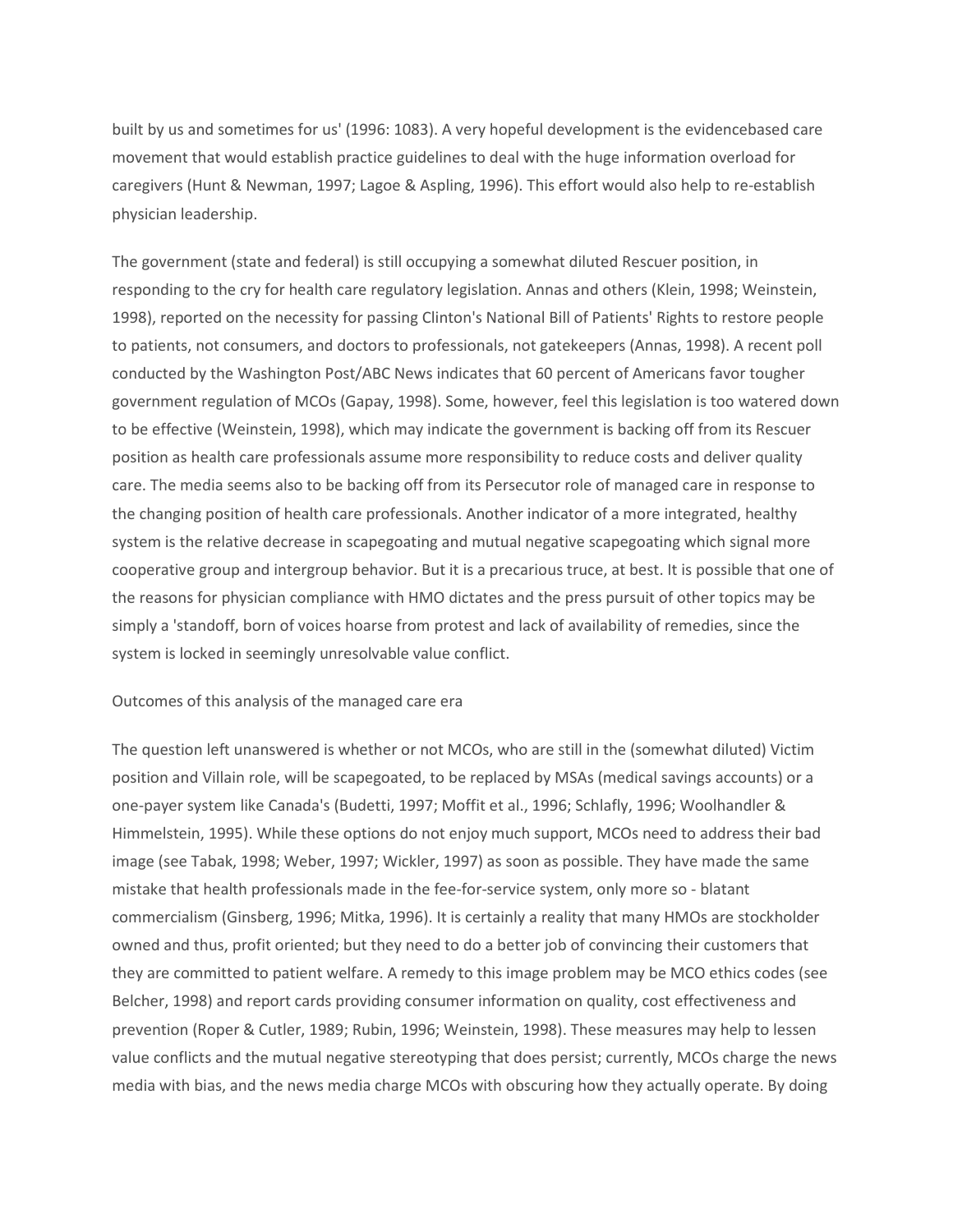so, the news media allege, MCOs actually contribute to the validity of the media's position (Ignagni, 1998; Weber, 1997).

One thing is clear from the American public's interaction with the health care industry over the past decades, and that is the certainty that health care is considered to be in a special category, defined by covenants, not contracts. It is also clear that we must find a way to cut health care costs that is acceptable to the American public, most likely through some form of managed care - which inevitably means some sort of rationing. There are no easy, readily available answers to these value conflicts. In fact, it appears that there is a movement to take a step backward as various large HMOs are responding to the money crunch by raising rates due to increasing demand, not cutting or even maintaining costs (Steinhauer, 1999). Additionally, one major US HMO has recently begun to segment their market, announcing higher rates for the elderly only, while keeping premiums for the rest of their customers stable. Even more ominous is the statement by a president of an HMO (in Minneapolis, Minnesota), George Halverson, who said a few years ago that 'It is clear to any reasonable observer that US insurers try not to insure sick people' (Jurgensen, 1998: 10A). These worrisome developments may signal a return to conflict and chaos in the health care system, thus triggering an increase in the prevalence of the unconscious processes discussed in this article.

The American public cannot remain a passive actor in this process, wrapped up in the cocoon of the role of Victim, unable to move beyond the image of the pre-conscious Child archetype. The people of this nation (including the medical profession) have played a major role in expecting and demanding quality care for all. The general public seems reluctant to commit to rationing, even though we are still spending too much on medical care and costs are currently escalating. At the same time, there is agreement among many health care researchers that assertive dialogue must take place to resolve current conflicting values representing unattainable ends in health care (Ellwood & Lundberg, 1996; Gifford, 1997). During the transformation of health care, when there seemed to be common agreement and optimism about the ability of HMOs to limit costs, it seemed as if the archetypical image of the Group was evoked to assist in the process of moving away from unlimited care for all and the rule of the Father, represented by physicians. New leaders were sought in HMOs to guide us into a new, more rational, cost-effective era of health care. This hope has dimmed considerably, due to the possible inability of patients to move away from the regressive pull of Father (and Mother), as they keep the pressure high for costly medical care, HMOs seem to be caving in to this public demand by raising premiums to cover increasing costs, rather than limiting ('managing') care and costs. If the HMO era recedes, the search for new leadership (a new Hero) will inevitably occur. This process will surely repeat itself until people in the culture become more in touch with religio and contact with both sides of the archetypical Self, as well as an understanding of the continuity of life and death.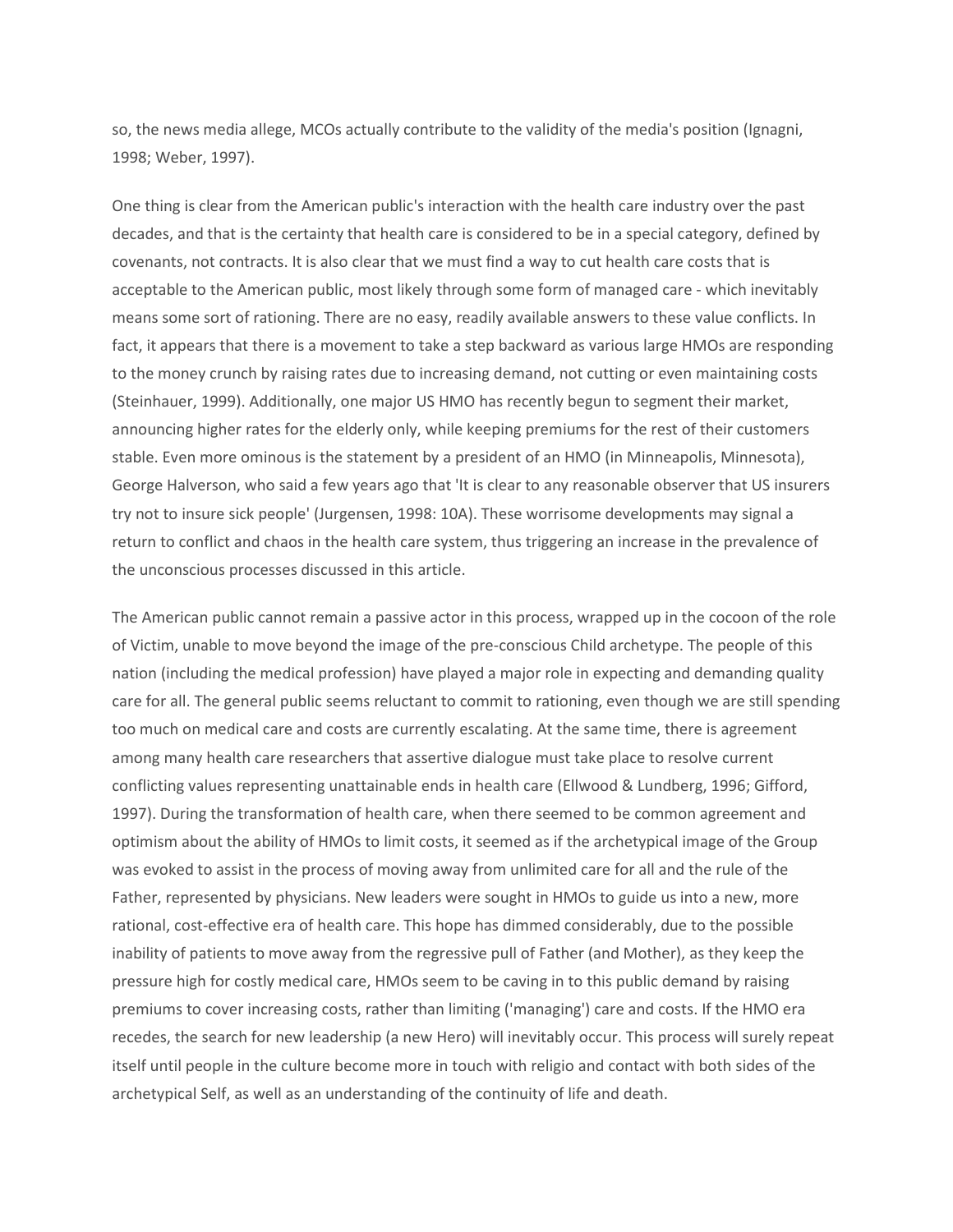The managed care industry is experiencing a critical point in its development. If it is to survive, it clearly needs a new ethical vision, which will lead to developing 'a strong ethical capacity' (Anderson, 1997: 31) for 'The use of a resources allocation mechanism like managed care expands the needs of conscience with those of man-willed choice' (Curtin, 1996: 71). This industry is in imminent danger of being scapegoated if it continues to respond to increasing demand and costs by raising premiums and segmenting customers with differential premium schedules. It is clearly caught in value conflict between giving in to patient and physician demands for more and better care versus rationing and cost control. It is an unenviable position!

How does this industry avoid becoming a Victim and scapegoat? One way may be to gain an understanding of the unconscious processes active in the system, and refuse to introject the scapegoat role, thereby blocking the projection. Then, it would be useful to assertively initiate a dialogue with leaders in the press and political system and hence, the American public, about the value conflicts which exists. This, of course, entails an understanding by MCOs of the predicament with which they are faced, along with proactive behavior to resolve the conflict that clearly resides in the American culture. Egocentric behavior will be a great deterrent to a resolution of this conflict, as well as unconscious processes evoked in patients and health care professionals. It is the responsibility of health care researchers and writers to be more active and assertive about discussing and explaining the dynamics of this dysfunctional system in a way that ordinary people can understand. Most importantly, all actors in this drama need to understand how and why projection and scapegoating work, and how to avoid colluding in this process; that is, by refusing to play the role assigned to them.

The knowledge of unconscious processes in groups and its consequences, as well as surfacing one's own role in this process and becoming aware of some of the content of one's own unconscious, is often a difficult process involving considerable time, study, personal commitment and the willingness to be introspective. This has been done quite successfully, in some cases, by attending a class or seminar in which participants read and discuss material covering individual, group, intergroup and organizational unconscious processes. Participants are also invited to take part in experiential exercises designed to surface individual, group and intergroup unconscious processes. This type of experience should always be lead by an organizational psychologist who has been trained and is experienced in psychoanalytic group process consulting, and is a seminar that could be offered as part of a hospital-sponsored continuing education program. This type of course is also offered at many colleges and universities. Examples of material to be covered in such a seminar are contained in this article (for example, Bayes & Newton (1985), Berne (1963), Brown (1978), Jung (1959, 1969, 1970), Morgan (1986), Smith (1983), Wells (1985), among other excellent sources of psychoanalytic group process literature).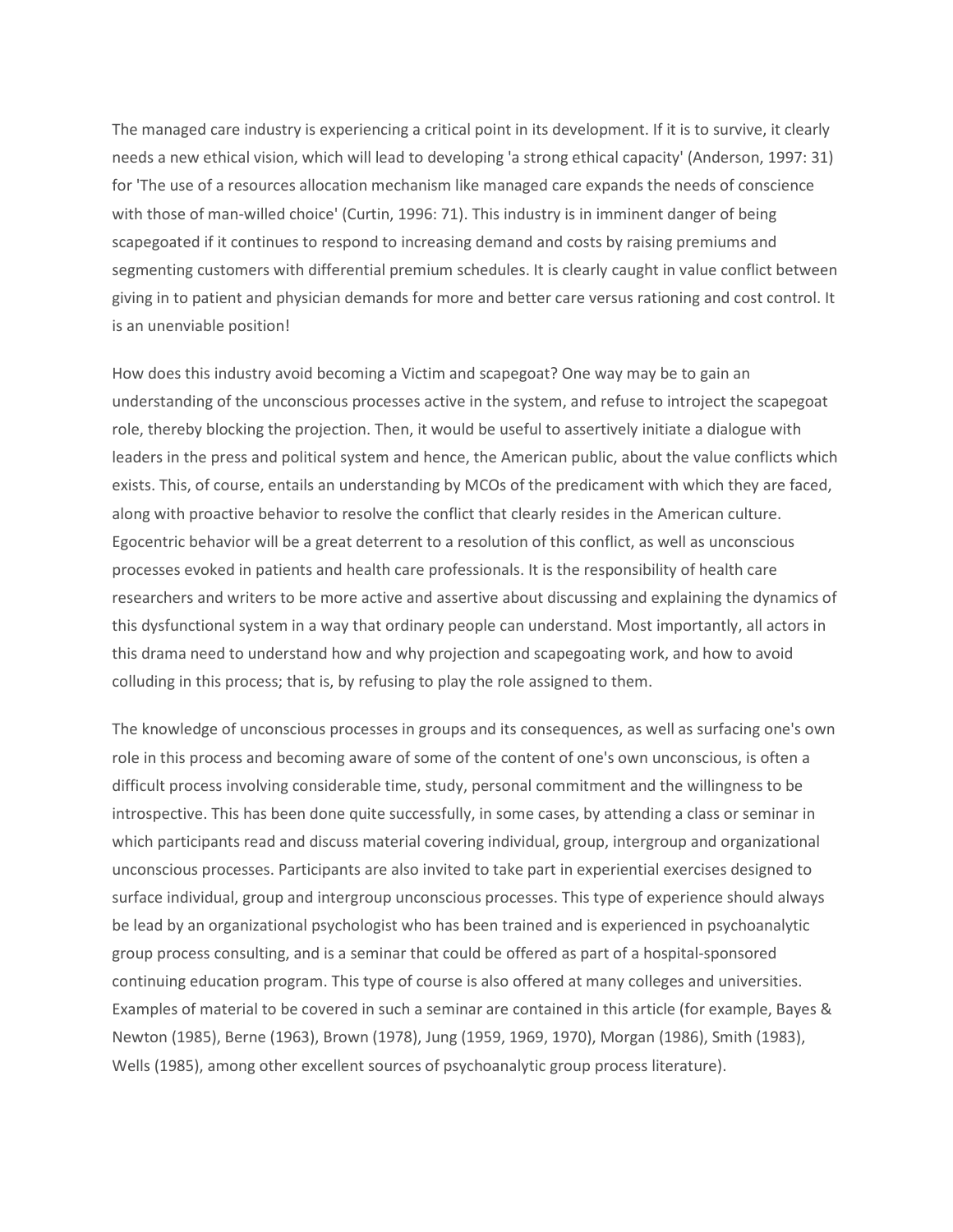Additionally, the kinds of experiential exercises that could assist in gradually surfacing individual and group unconscious processes are the following. A good first exercise is to ask participants to write their own eulogy (not about what they have done, but about what kind of person they have been), which, for many, begins the process of introspective examination of existential life goals. Another good exercise for a new group is to work on improving the communication process, role-playing different communication styles (including aggressive) and exploring the reactions of the listener. The leader can then gradually move into exploring unconscious types of communication, such as non-verbals, 'Freudian slips' and double messages. An exercise that is appropriate for more established groups is sharing personal impressions of one's partner in dyads using the Johari Window which includes not only parts of self that are at an awareness level, but parts of self known to others, but not to self, or the 'blind self (Pfeiffer & Jones, 1: 1974b, 65-69). Pfeiffer and Jones is a good source for these types of group exercises for groups at various stages of development. They present a set of 10 volumes of group exercises which they allow to be reproduced for the purpose of self-discovery and understanding group process (Pfeiffer & Jones, 1974a).

Once this existential quest has begun for individuals, there are a number of ways it can be enhanced or continued. For example, the Tavistock Institute, London, began Leadership Conferences that are now presented at a number of major university centers in the USA. Attending one of these conferences can be a powerful experience, imparting insight about groups, intergroups, leadership and, of course, oneself. Another way of expanding this type of quest is to keep a diary, not only of one's conscious thoughts, but of one's dreams, which are a window to the unconscious. One could also participate in an ongoing group lead by a psychologist trained in group process. It is important to point out that the quest for the personal and group knowledge being discussed here cannot be pursued without the help of a trained professional, and done, at least in part, as a member of a group. Most of all, one must be willing to take a look at unknown parts of the personality with the enormous payoff of a deeper understanding of the meaning of one's life, and the life cycle, in general. This type of experience can be, and is for many, a life-changing process that is well worth the time and effort expended. It begins a process that can last for a lifetime!

## Summary and conclusion

This systems analysis has attempted to track the unconscious life of groups of players in the health care system as it was transformed from fee-for-service to managed care. Central to this transformation was value conflict around the allegation that health care is just a business like any other, and the belief that health care is in a special category since it deals with life and death issues, vulnerability and fear, pain and suffering. Specific value conflicts were identified having to do with this central issue: covenant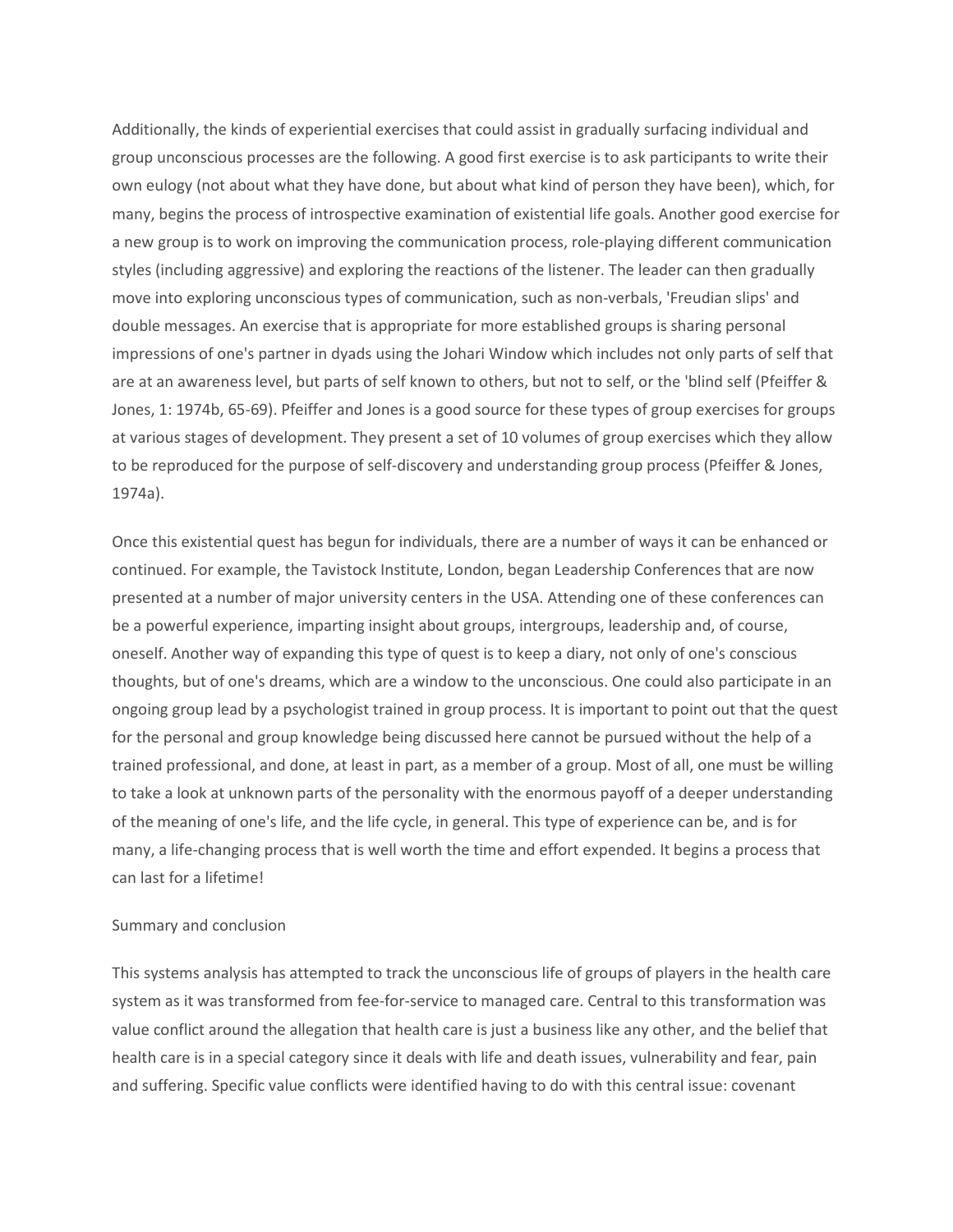versus contract, cost versus quality and universal care versus care only for those who can pay. The conflict between health care as big business in the HMO era has exacerbated these value conflicts.

After a discussion of various theories that were to be used in this systems analysis, a retrospective view of the fee-for-service era was discussed, followed by an analysis using these theoretical orientations to elucidate unconscious roles and processes of the major players during this period. As the transformation of the health care system ensued, the reader is able to track the changing mosaic of primitive, unconscious processes caused by the chaotic instability of the system due to unresolved value conflicts. Unconscious processes activate when particularly threatening situations appear and gain potency as conscious processes are correspondingly weakened (Jung, 1970; Whitmont, 1969). Archetypes shifted from pole to pole, roles switched back and forth and scapegoats were sought and cast out. These draconian shifts, from dark to light and back again were symptomatic of unconscious processes.

For patients, it was hypothesized that the loss of religio and contact with the wholeness of the Self, as well as fear of death and abandonment, may have triggered unconscious processes, evoking the image of the pre-conscious Child. Others active in the system introjected patients' projections, colluding with them to become Villains or Heroes, Persecutors, Rescuers or Victims, Mothers and Fathers, among other archetypes. In reality, they were just people caught in unconscious processes, sucked into roles not of their choosing.

For a short time, there has seemed to be more stability in the health care system, as the necessity for some sort of rationing was beginning to be accepted as inevitable. As a result, we are beginning to observe more rational, conscious behavior as the vulnerability and helplessness, triggered by the life/death issues, gradually decreases. Physicians and other health care professionals, as well as patients, are gradually becoming more active and engaging in more purposeful behavior. The media seems to be less focused on MCOs, for the time being, and some MCOs seem to be more customer oriented as the competition between them increases and the more poorly managed ones disappear. But the storm clouds may be gathering again with the advent of premium increases and market segmentation, inevitably triggering the chaos and fear that lie just below the surface. As long as health care system values conflicts are not resolved, it is a system at risk.

# References

References

Anderson, D. Managed care's new ethics. Business and Health, 1997, 11(4), 24-7, 31.

Annas, G.J. National bill of patients' rights. New England Journal of Medicine, 1998,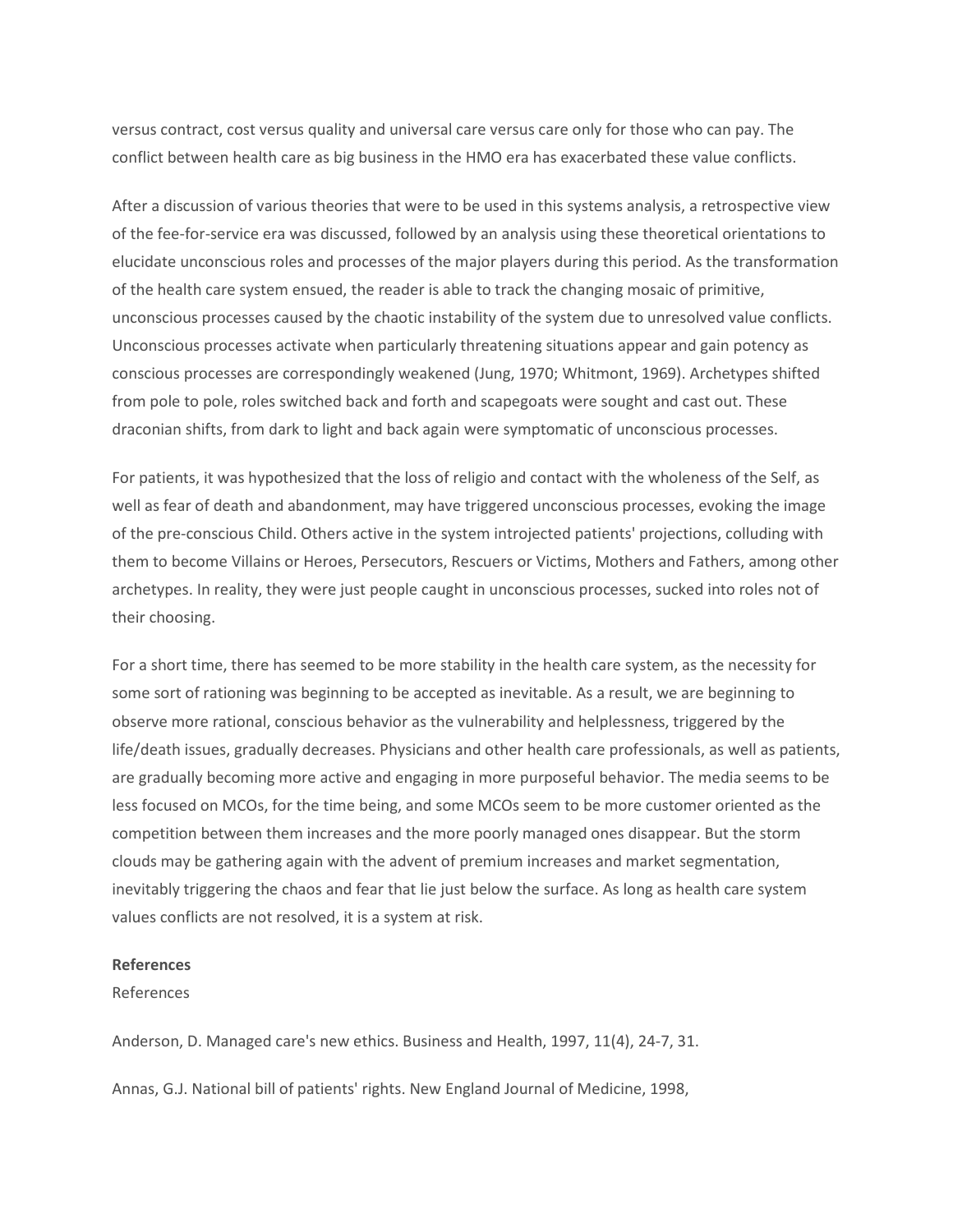33S(10), 695-9.

Anonymous Dissatisfied physicians. URL (consulted 18 May 1998): http://www.pwc.org/ dissatisfied.html, 1995.

Anonymous Congress feels pressure mounting for managed care reform. URL (consulted 21 May 1998): http://www.pwc.org/pressure.html, 1997.

Bailey, J. Individual scapetribing and responsibility ascriptions, Journal of Business Ethics, 1997, 26(1), 47-53.

Barker, R. How can we train leaders if we don't know what leadership is? Human Relations, 1997, 50(4), 343-62.

Bayes, M. & Newton, P. Women in authority: A sociopsychological analysis. In A.D. Colman and M.H. Geller (Eds), Group relations: Reader 2, Washington, DC: A.K. Rice Institute, 1985, pp. 309-22.

Belcher, M. Putting ethics in writing. Hospitals and Health Networks, 1998, 72(2), 32.

Berne, E. The structure and dynamics of organizations and groups. Philadelphia: J.B. Lippencott, 1963.

Bock, M. & Schur, C. Measuring access to care: Improving information for policy makers. Health Affairs, 1998, 17(1), 180-6.

Bodenheimer, T. & Sullivan, K. How large employers are shaping the health care marketplace: Part I. New England Journal of Medicine, 1998, 338(14), 1003-7.

Bowles, M. The myth of management: Direction and failure in contemporary society. Human Relations, 1997, 50(7), 779-803.

Brock, D. Medicine and business: An unhealthy mix? Business and Professional Ethics, 1990, 9(3/4), 21- 37.

Brodie, M., Brady, L.E. & Altman, D.E. Media coverage of managed care: Is there a negative bias? Health Affairs, 1998, 17(1), 9-25.

Brown, L. Towards a theory of power and intergroup relations. In Gary L. Cooper and Clayton Alderfer (Eds), Advances in experiential social processes, Vol. 1. New York: Wiley, 1978, pp. 161-80.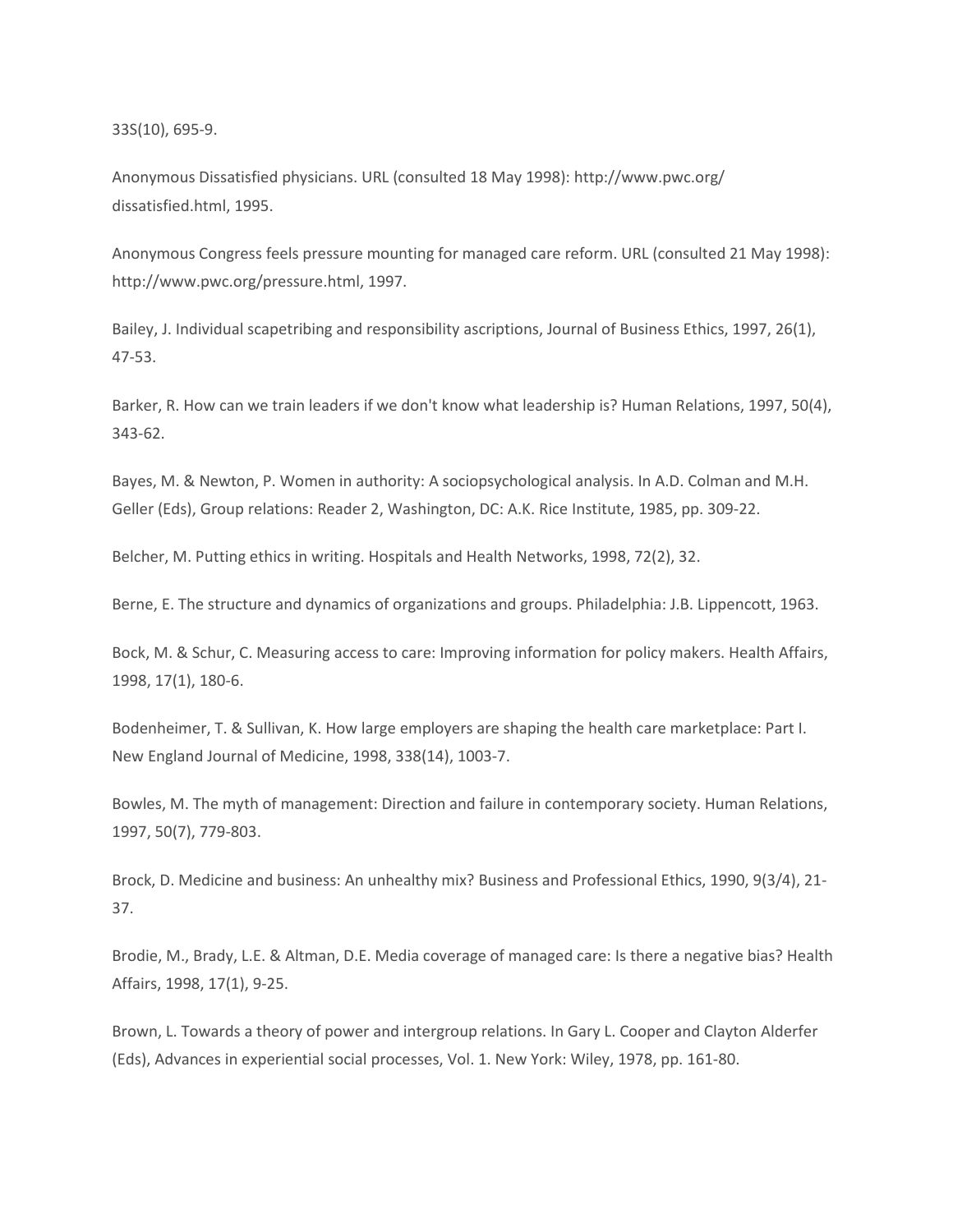Budetti, P. Health care in the 21st century. In Ethical issues in managed care, Policy Paper 97-1, University of Wisconsin, Medical School, Medical Ethics Program Wisconsin Network for Health Policy Research, School of Business, 1997, pp. 87-90.

Cooperman, T. Study finds high levels of satisfaction with medicare HMOs. Caredata News, 29 November. URL (consulted 18 May 1998): http://www.caredata. com/news/1995medicare.html, 1995.

Crandall, L. Advocacy of just health policies as professional duty: Cultural biases and ethical responsibilities. Business and Professional Ethics Journal, 1990, 9(3/4), 41-53.

Curtin, L. The ethics of managed care: Part III - Toward a common vision. Nursing Management, 1996, 27(10), 71-4.

Dubois, E. & Greenfield, L. What ethicists talk about when they talk about managed care. Hospitals and Health Networks, 1996, 70(13), 24-5.

Ellwood, P. & Lundberg, G. Managed care: A work in progress. JAMA, 1996, 276(13), 1083-6.

Fine, D. Adam Smith, George Orwell and the contemporary hospital. Frontiers in Health Services Management, 1996, 12(3), 43-6.

Friedman, E. Too much of a bad thing. Healthcare Forum Journal, 1996, 39(2), 11-13, 15.

Gabel, J. On drinking with your competitors after 5: Research collaboration and the real world. Health Affairs, 1998, 17(1), 123-7.

Gapay, L. Showdown looms on patient rights. AARP Bulletin, 1998, 39(8), 1, 18.

Gifford, R. For the next generation of doctors, a chance to make change count. Yale Medicine: Alumni Bulletin, 1997, 31(3), 8-9.

Ginsberg, C. The patient as profit center: Hospital Inc. comes to town. The Nation, 1996, 263(16), 18-22.

Gradison, B. Ethics are important in managed care decisions. Best's Review, 1996, 97(4), 68.

Grimaldi, P. Monitoring managed care quality. Nursing Management, special supplement, 1996, October, 18-20.

Harding, E. The I and the not-I. Princeton, NJ: Princeton University Press, 1965.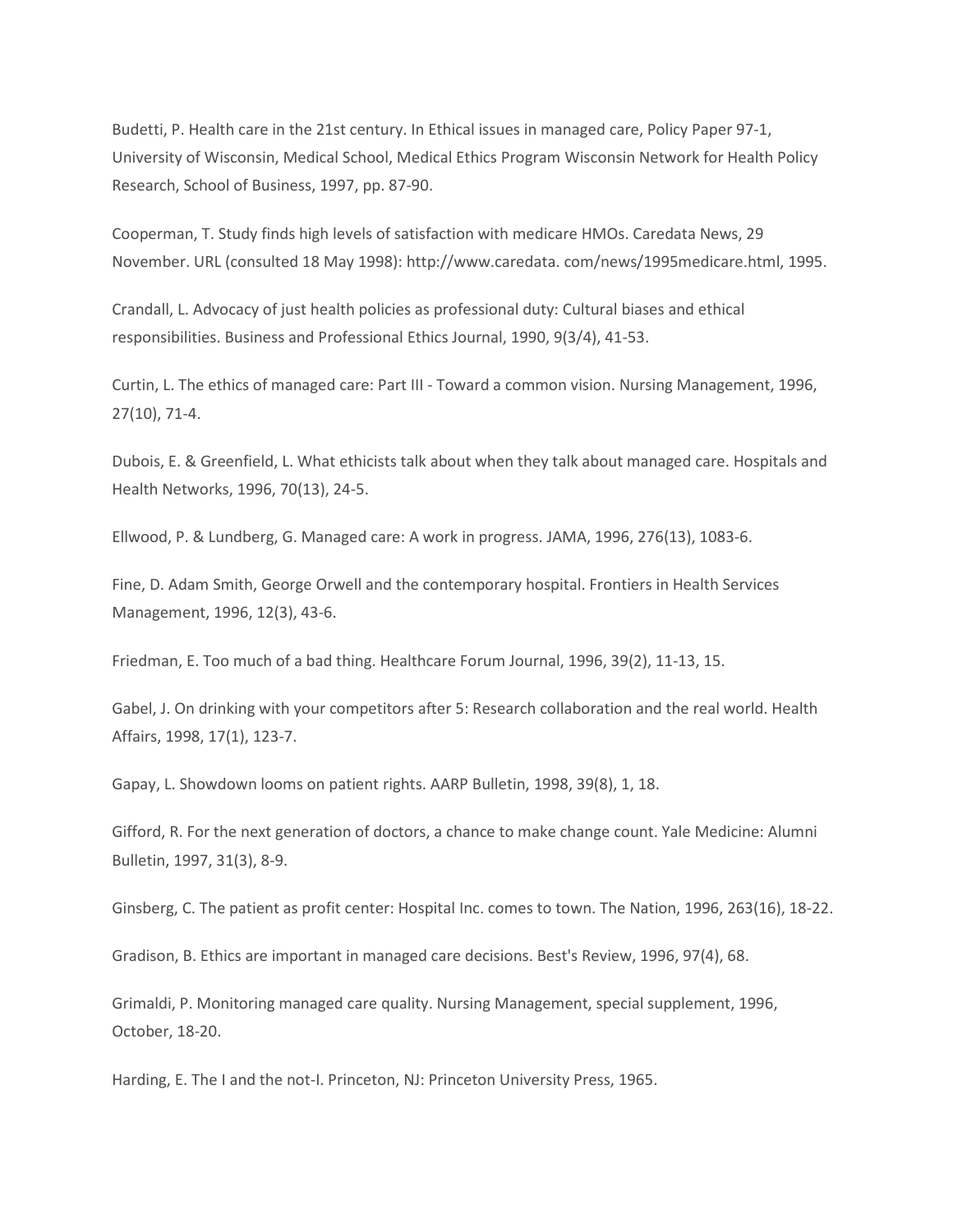Horwitz, L. Projective identification in dyads and groups. In A.D. Colman and M.D. Geller

(Eds), Group relations: Reader 2. Washington, DC: A.K. Rice Institute, 1985, pp. 21-35.

Hunt, R. & Newman, R. Medical knowledge overload: A disturbing trend for physicians. Health Care Management Review, 1997, 22(1), 70-5.

Iglehart, J. Physicians as agents of social control: The thoughts of Victor Fuchs. Health Affairs, 1998, 17(1), 90-6.

Ignagni, K. Covering a breaking revolution: The media and managed care. Health Affairs 1998, 17(1), 26- 34.

James, M. & Jongeward, D. Born to win. New York: Addison-Wesley, 1971.

Jung, G.G. The basic writings of Jung. Ed. by V. De Laszlo, New York: Random, 1959. jung, C.G. The structure and dynamics of the psyche, Vol. VII. Princeton, NJ: Princeton

University, 1969.

Jung, C.G. Psychological reflections. Ed. by J. Jacobi and R. Hull, Princeton, NJ: Princeton University Press, 1970.

Jurgensen, K. Elderly, sick people suffer as HMOs adopt tactics they once deplored. USA Today, 1998, 30 December, 10A.

Klein, G. Government takes aim at HMOs. Tampa Tribune, as reported in Media General News Service, 31 January. URL (consulted 22 May 1998): http://www.tampatrib.com/news/sund102q.htm, 1998.

Klein, M. Our adult world and its roots in infancy. In A.D. Colman and M.D. Geller (Eds), group relations: Reader 2. Washington, DC: A.K. Rice Institute, 1985, pp. 5-19.

Kleinke, J.D. Deconstructing the Columbia/HCA investigation. Health Affairs, 1998, 17(2), 8-26.

Lagoe, R. & Aspling, D. Enlisting physician support for practice guidelines. Healthcare Management Review, 1996, 21(4), 61-7.

LaPuma, J. Managed care ethics. New York: Hatherleigh, 1998.

Levinson, D. Seasons of a man's life. New York: Alfred A. Knopf, 1978.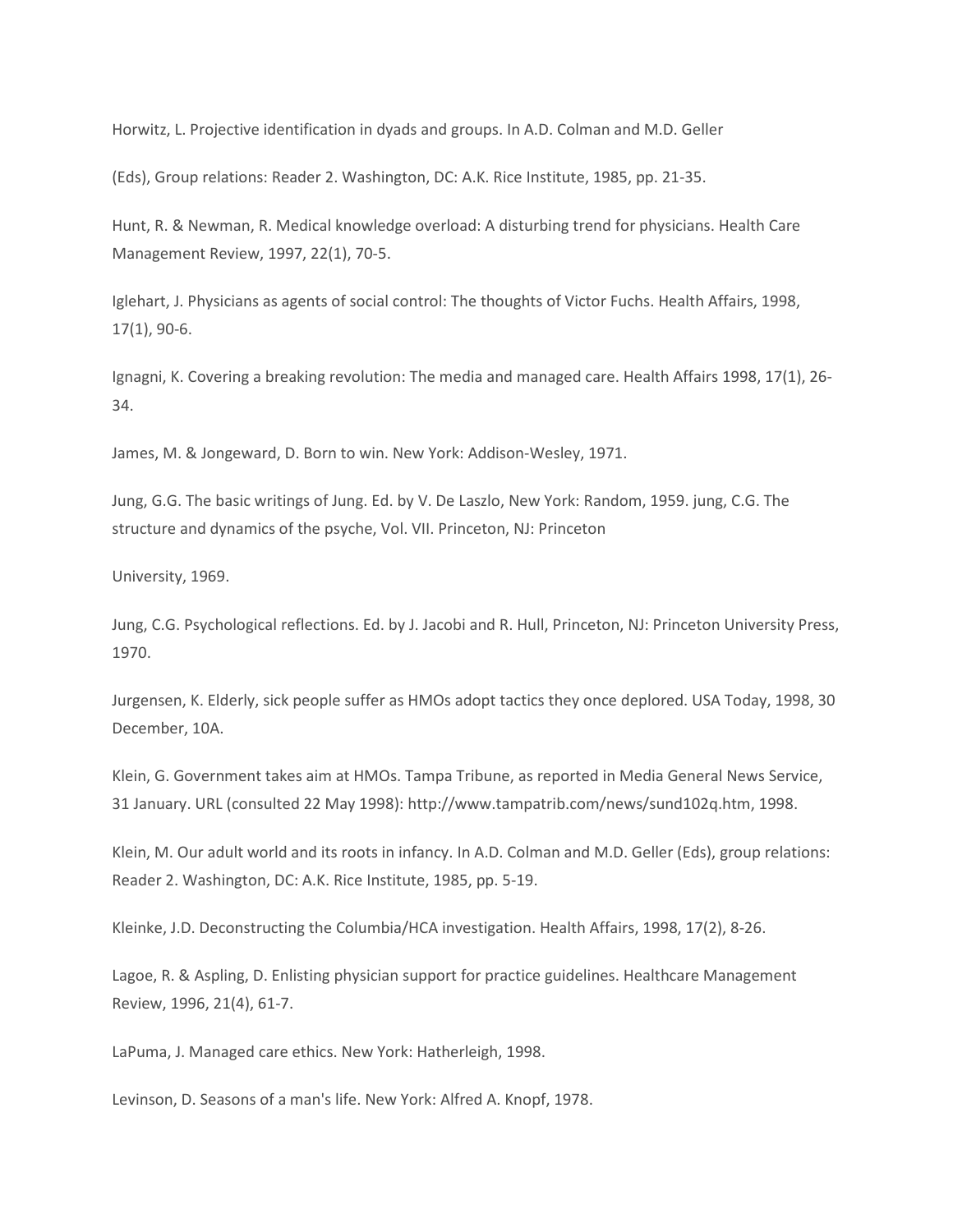Levit, K.R., Lazenby, H.C., Braden, B.R. & The National Health Accounts Team National Health Spending Trends in 1996. Health Affairs, 1998, 17(1), 35-51.

Li, J.T.C. The patient-physician relationship: Covenant or contract? Mayo Clinic Proceedings, 1996, 71(91), 917-18.

Liedtka, J. When values collide: Value conflict in American health care. Business and Professional Ethics Journal, 1991, 10(3), 3-28.

McLynn, F. Carl Gustav Jung, New York: St. Martin's Press, 1996.

Main, T. Some psychodynamics of large groups. In A.D. Colman and M.H. Geller (Eds), Group relations: Reader 2. Washington, DC: A.K. Rice Institute, 1985, pp. 49-69.

Mitka, M. HMO execs claim fat paychecks. American Media News, 1996, 39(5), 3, 27.

Moffit, R., Vigilante, K. & Mahkorn, S. The tax code at the bedside. Health Care Review, 1996, 29(1), 19- 21.

Morgan, G. Organizations as psychic prisons. In Images of organizations. Thousand Oaks, CA: Sage, 1986, pp. 199-231.

Morrem, E.H. Balancing act: The new medical ethics of medicine's new economics. Washington, DC: Georgetown University Press, 1995.

Naylor, C.D. Better care and better outcomes. JAMA, 1998, 279(17), 1392-3.

Pan, R. & Nguyan, Q. Preparing for practice in the new health care system. JAMA, 1996, 276(9), 666.

Pfeiffer, J. & Jones, J. (Eds) A Handbook of experiences for human relations training, Vols 1-10. San Diego, CA: University Associates, 1974a.

Pfeiffer, J. & Jones, J. (Eds) Johari window: An experience in self-disclosure and feedback. In J. Pfeiffer and J. Jones (Eds), A Handbook of experiences for human relations training. San Diego, CA: University Associates, 1974b, pp. 65-9.

Reinhardt, U. Columbia/HCA: Villain or victim? Health Affairs, 1998, 27(2), 30-6.

Robinson, J.C. Decline in hospital utilization and cost inflation under managed care. JAMA, 1996, 276(3), 1060-4.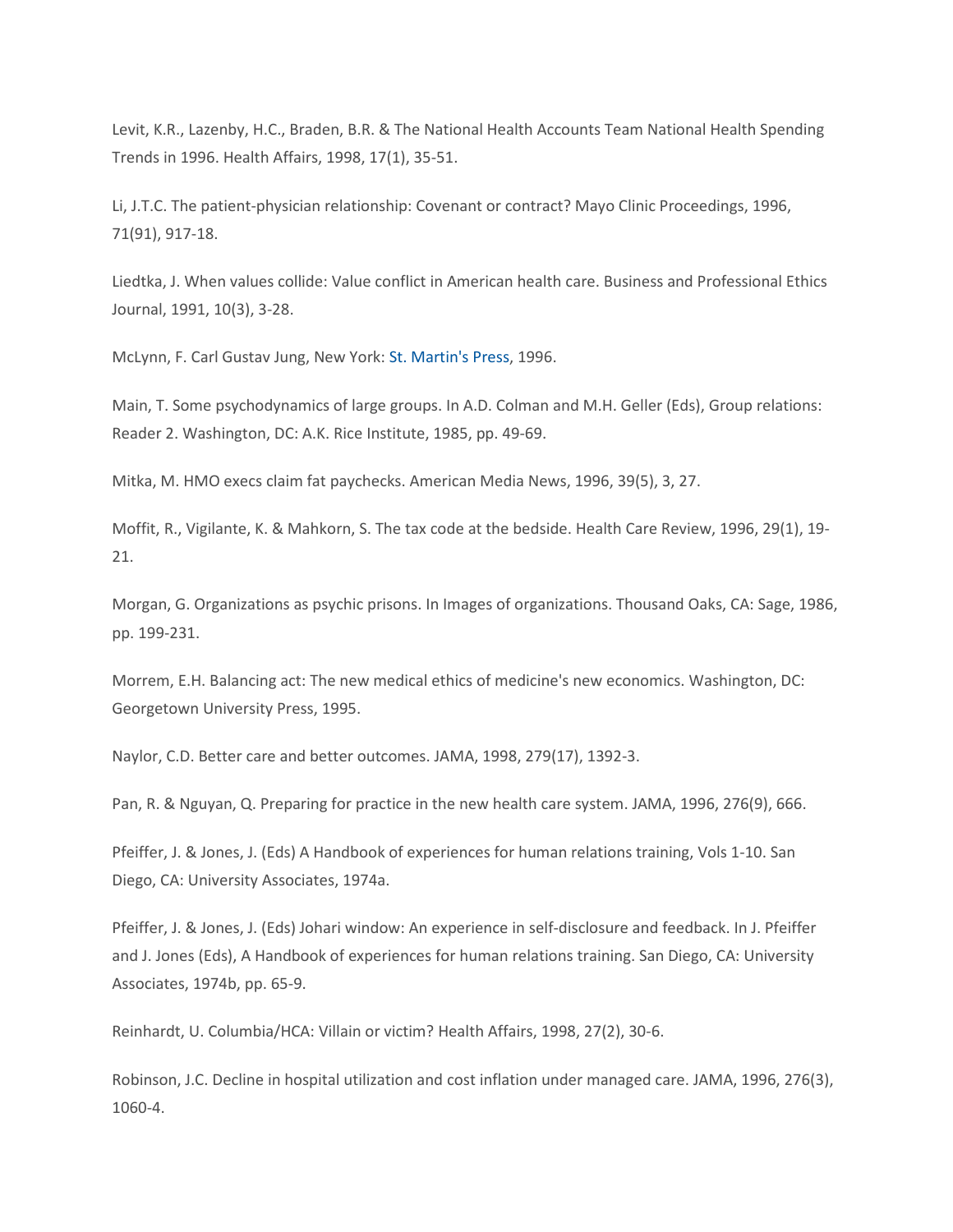Roper, W. & Cutler, C. Health plan accountability and reporting: Issues and challenges. Health Affairs, 1989, 17(2), 152-5.

Rubin, R. Rating the HMOs. US News and World Report, 1996, 121(9), 52-5.

Schine, E. Process consultation, Vol. I, (2nd edn). Reading, MA: Addison-Wesley, 1989.

Schlafly, P. MSAs are the alternative to HMOs. Eagle Forum. URL (consulted 21 May 1998): http://www.basenet.net/eagle/column/jun96/6-13-96.html, 1996.

Smith, K. An intergroup perspective on individual behavior. In J.R. Hackman, E.E. Lawler, III and L.W. Porter (Eds), Perspectives on individual behavior in organizations, (2nd edn). New York: Wiley, 1983, pp. 397-407.

Starr, P. The social transformation of medicine. New York: Basic Books, 1982.

Steiner, C. Games alcoholics play. New York: Grove, 1971.

Steinhauer, J. Sharpest health insurance increases in a decade hit small employers the hardest. New York Times, 1999, 19 January, A21.

Stevens, A. On Jung. London: Routledge, 1990.

Tabak, M. Can managed care make a difference? Vital Speeches of the Day, 1998, 64(7), 206-11.

Tjosvold, D. & MacPherson, R. Joint hospital management by physicians and nursing administrators. Health Care Management Review, 1996, 21(3), 43-54.

Weber, D. Second thoughts: Can managed care be ethical? Healthcare Forum Journal, 1997, 40(4), 17, 20, 22, 24-6.

Weinstein, M. Checking medicine's vital signs. New York Times Magazine, 1998, 19 April, 36-7.

Wells, L. The group-as-a-whole perspective and its theoretical roots. In A.D. Colman and M.H. Geller (Eds), Group relations: Reader 2. Washington, DC: A.K. Rice Institute, 1985, pp. 109-26.

Werhane, P. The ethics of health care as a business. Business and Professional Ethics Journal, 1990, 9(3/4), 7-20.

Whitmont, E. The symbolic quest. Princeton, NJ: Princeton University Press, 1969.